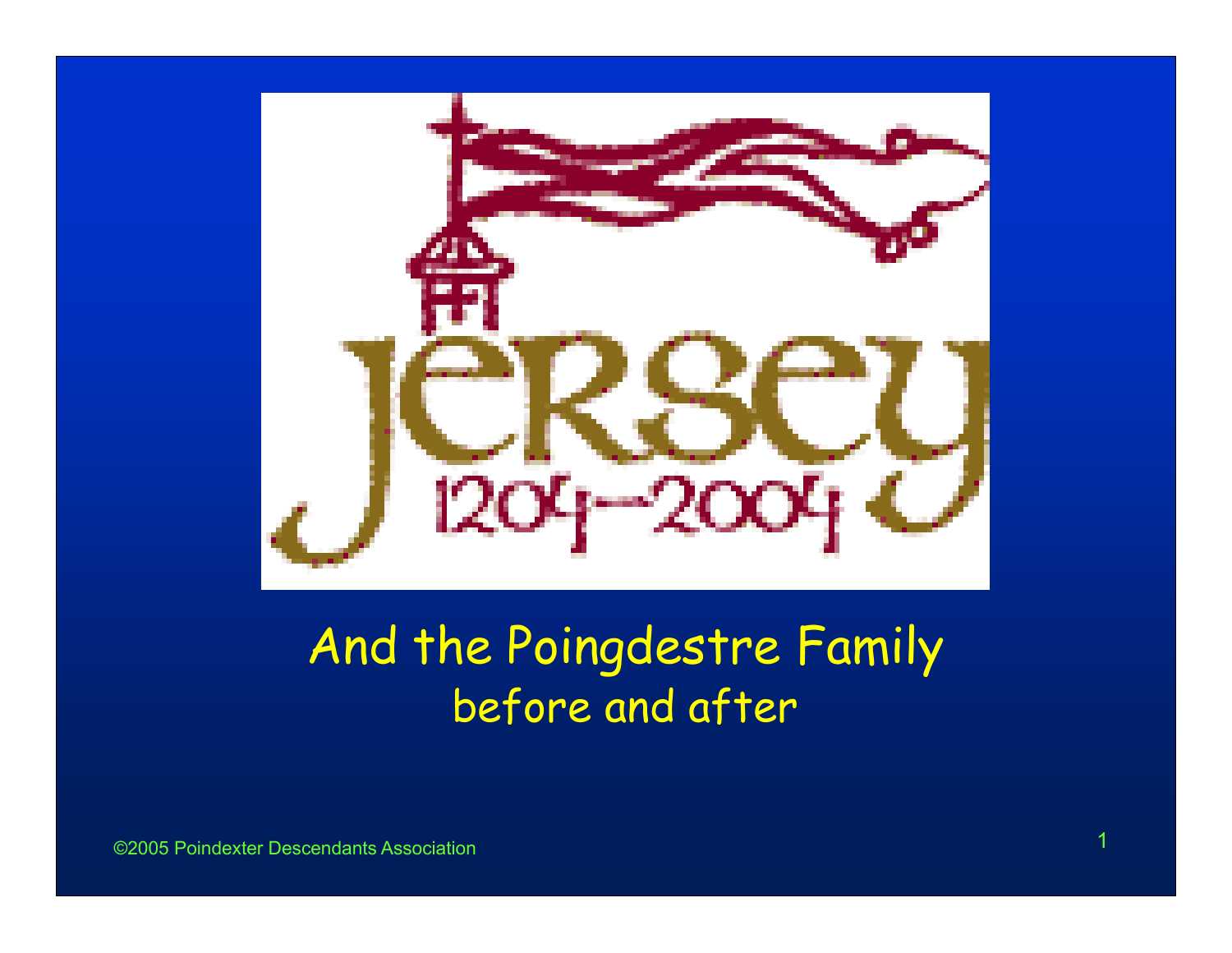

# Important Dates 1066: Battle of Hastings 1154-1189: Reign of King Henry II 1199-1216: Reign of King John 1204: Loss of Normandy 1216-1272: Reign of King Henry III

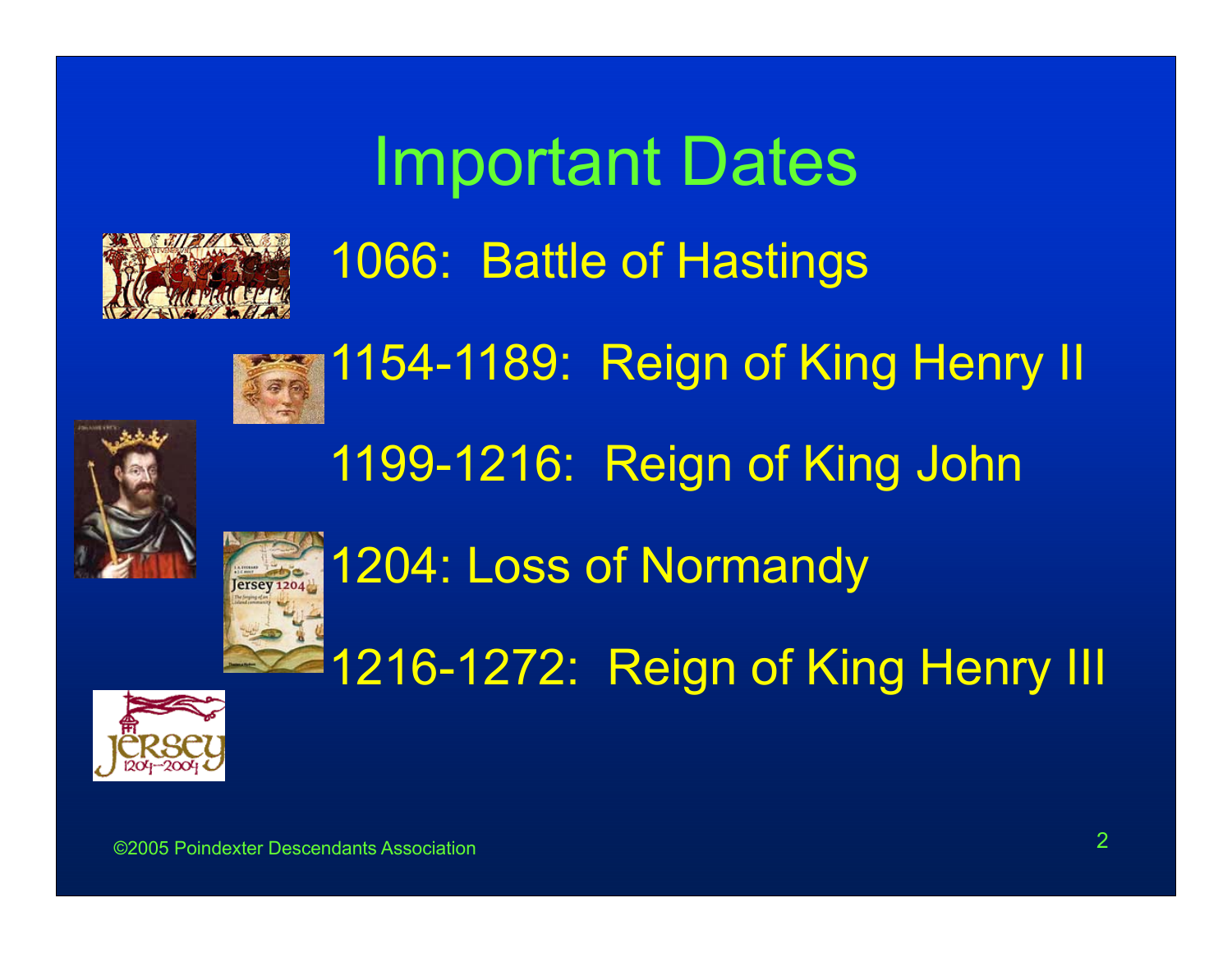- Henry ll, first Plantagenet king, 1154-89.
- $\bullet$  Inheritance and marriage, rules lands shown in red, from Scotland to Gascony.
- Yellow & green areas ruled by Capetian King of France, Philip ll, 1180-1223.

Map from Fordham University www.fordham.edu/halsall/maps/1174angev.jpg

©2005 Poindexter Descendants Association

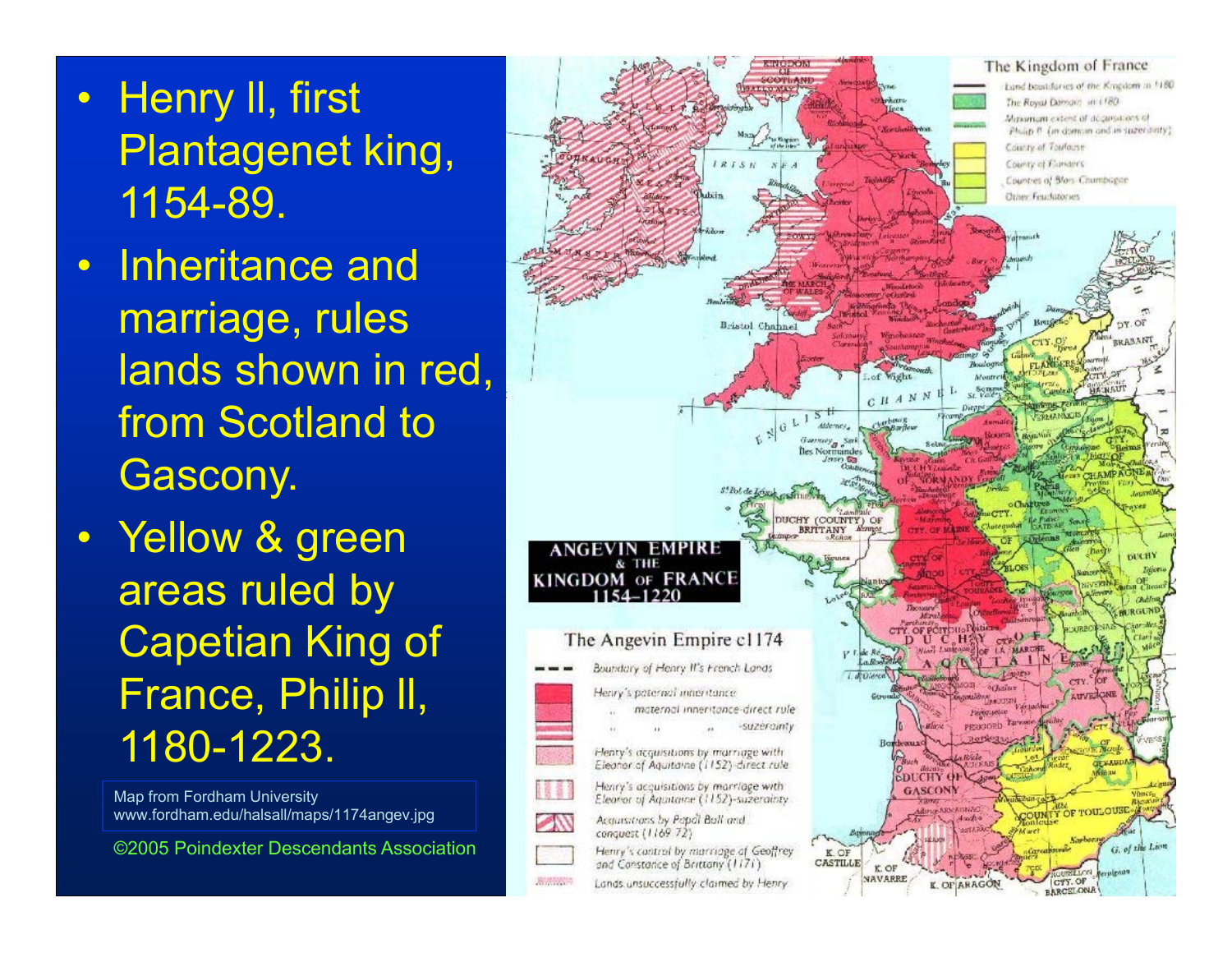

©2005 Poindexter Descendants Association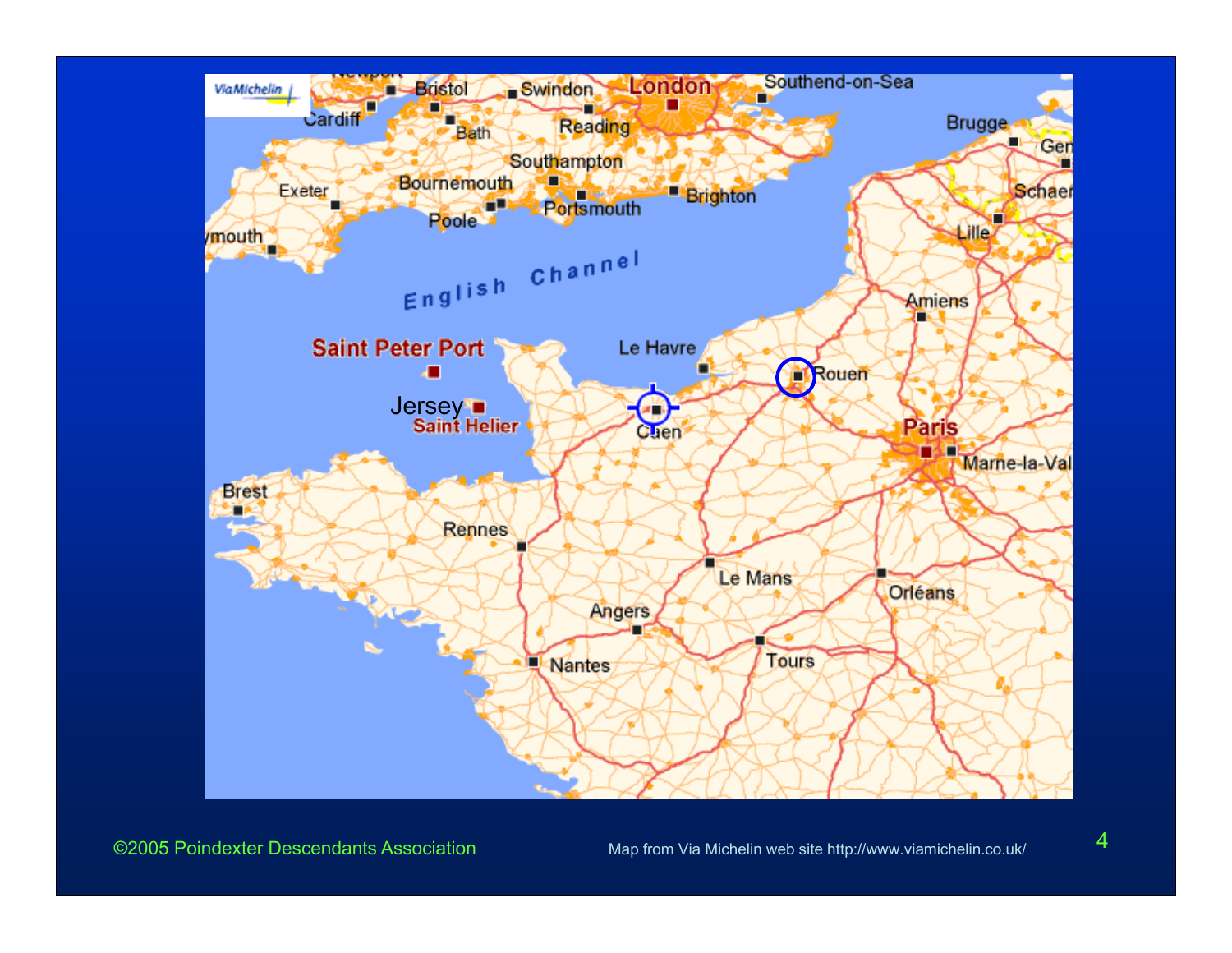

Map from Via Michelin web site 5 http://www.viamichelin.co.uk/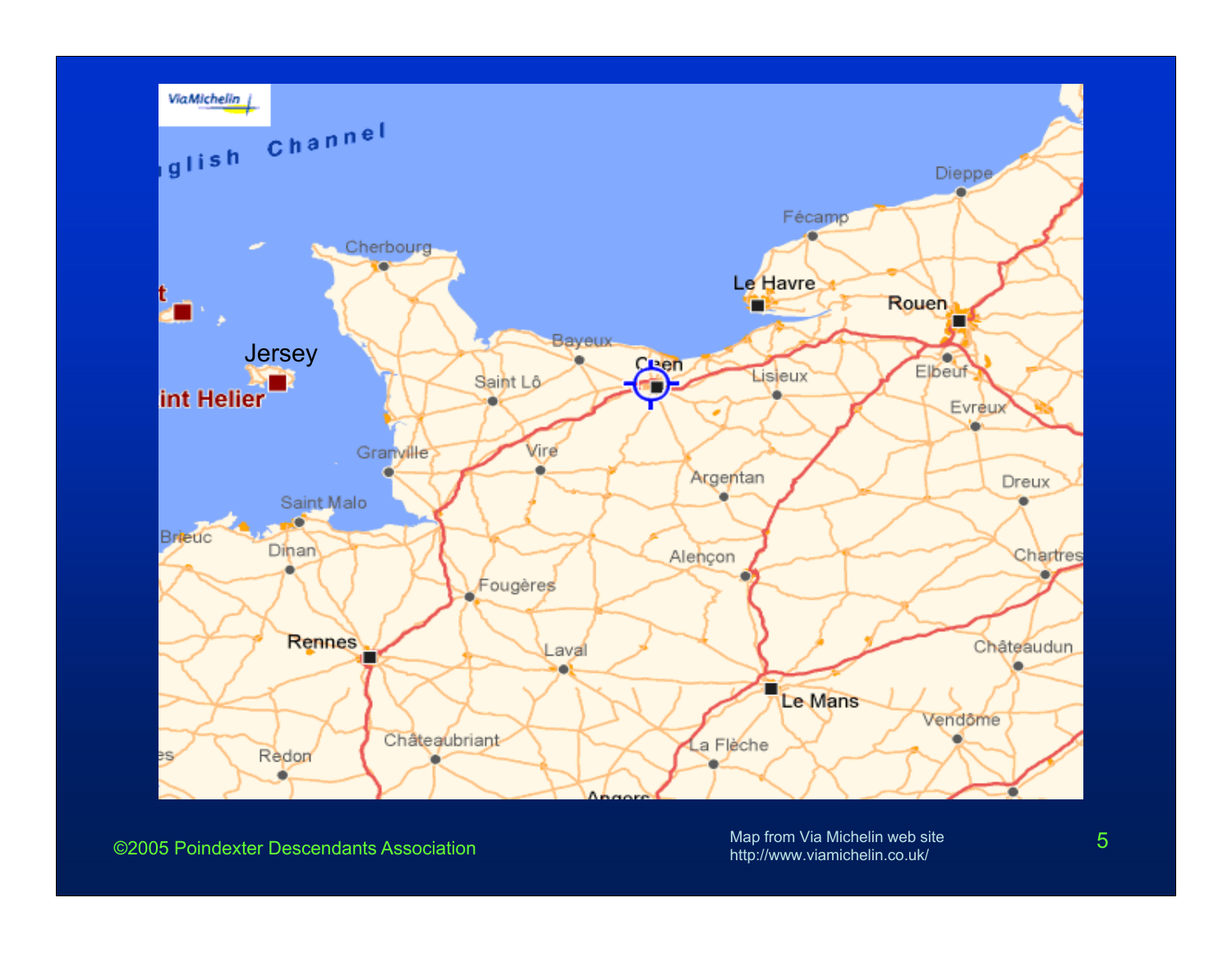

©2005 Poindexter Descendants Association

Map from Via Michelin web site  $\qquad \qquad 6$ http://www.viamichelin.co.uk/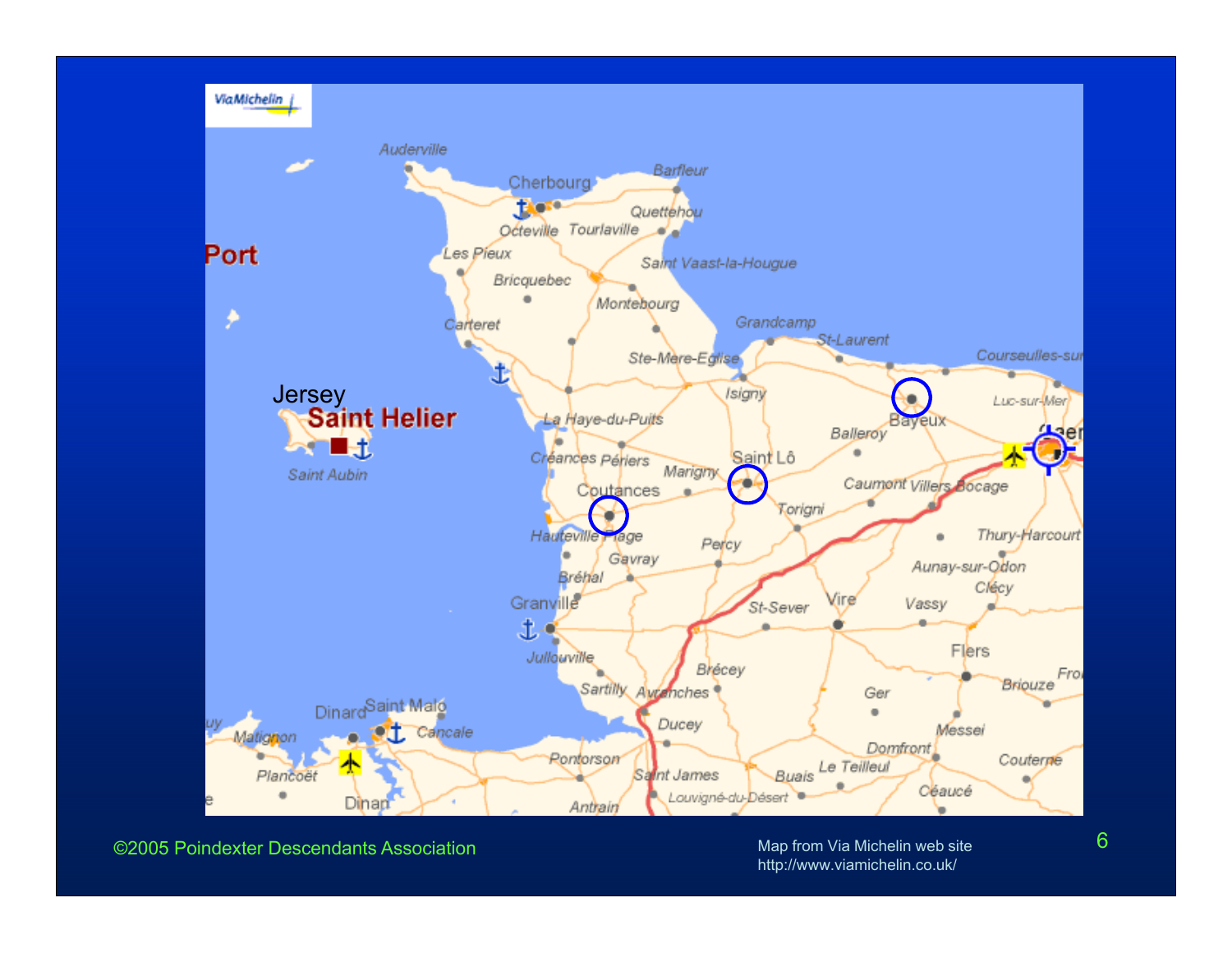#### French Aristocratic PracticesPatrimony in Medieval Normandy

- Patrimony
	- $\mathcal{L}_{\mathcal{A}}$  , and the set of the set of the set of the set of the set of the set of the set of the set of the set of the set of the set of the set of the set of the set of the set of the set of the set of the set of th land obtained by inheritance
	- Charles Constantinopolis passed undivided to the eldest son
- $\bullet$  Other Lands
	- (conquered, acquired by marriage, etc.)
		- Charles Constantinopolis Divided among younger sons
		- Provided for daughters as part of a dowry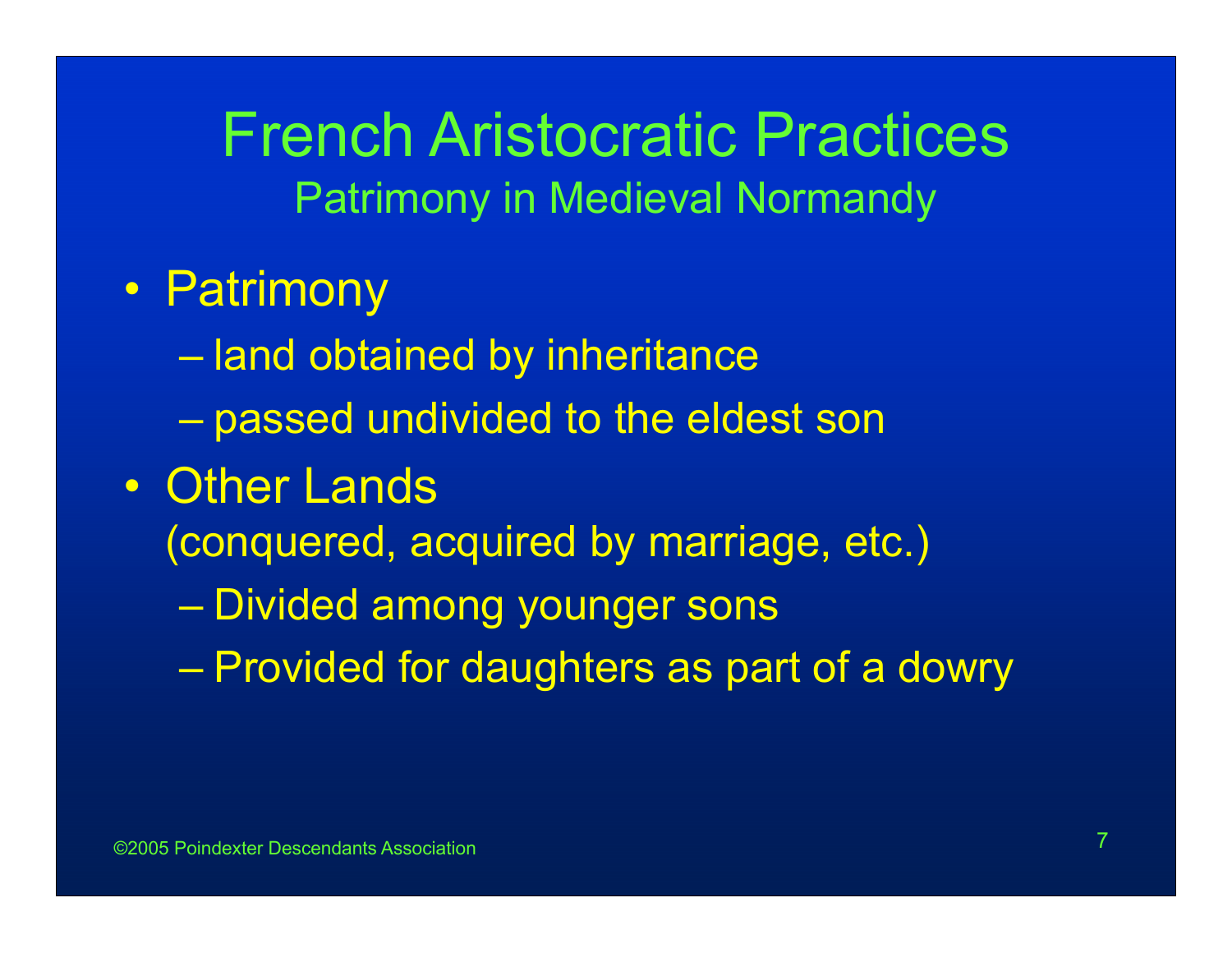French Aristocratic PracticesPatrimony in Medieval Normandy

As a way to maintain loyalty to the king, his sons are given overlordship (suzerainty) of the lands they will inherit, so long as they continue to pay tribute to their father, the King.

Also made the king's presence known in these lands.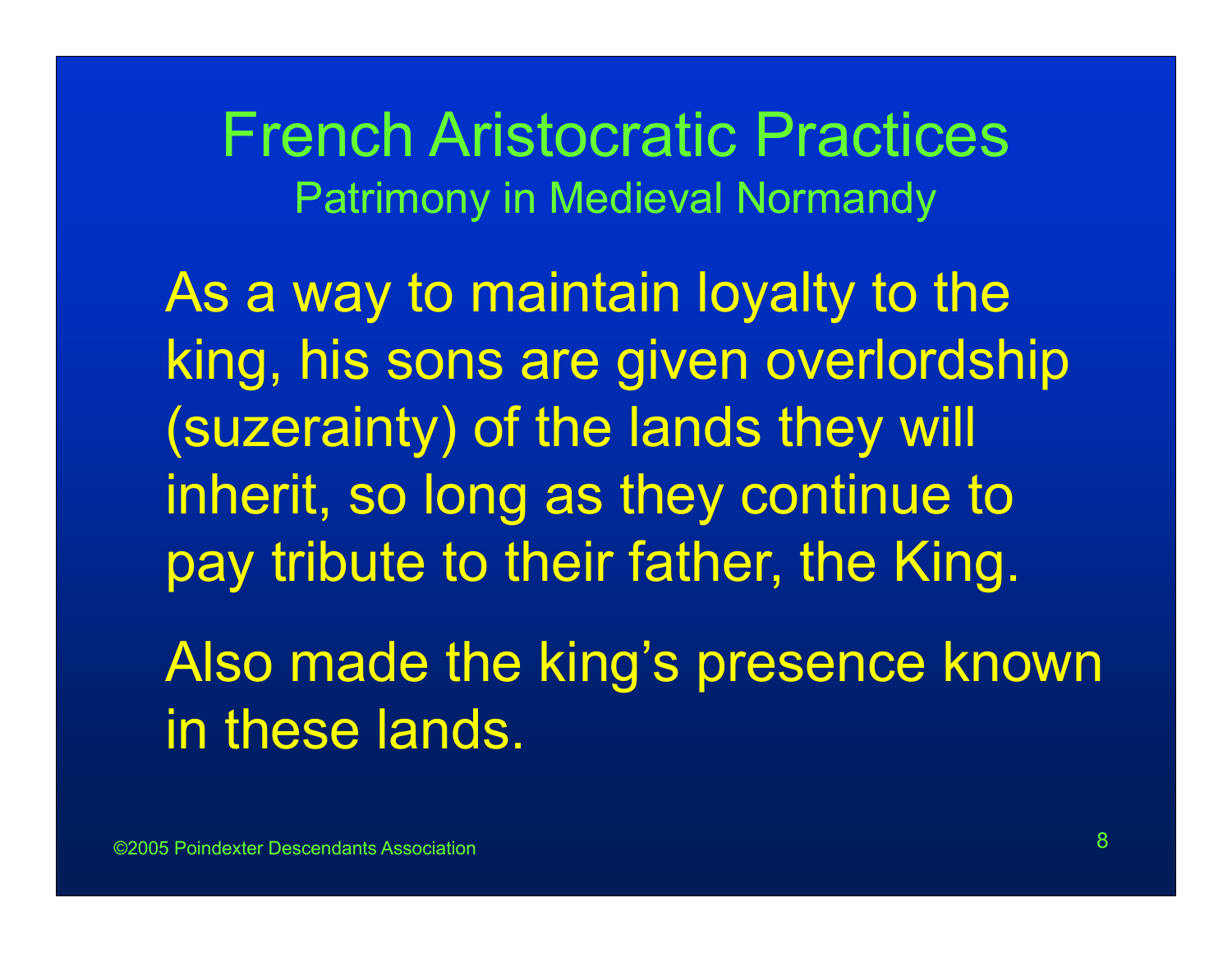## Henry ll

- $\bullet$ Reigns 1154-1189
- $\bullet$  Rules an empire which stretches from Scotland to the Pyrenees
- $\bullet$  Marries Eleanor of Aquitaine
	- Duchess of Aquitaine
	- former Queen of France
- $\bullet$  Has 5 sons
	- William, b.1153 d.1156
	- Henry, b.1155 d.1183
	- Richard, b.1157 d.1199
	- Geoffrey,b.1158 d.1186
	- John, b.1166 d.1216

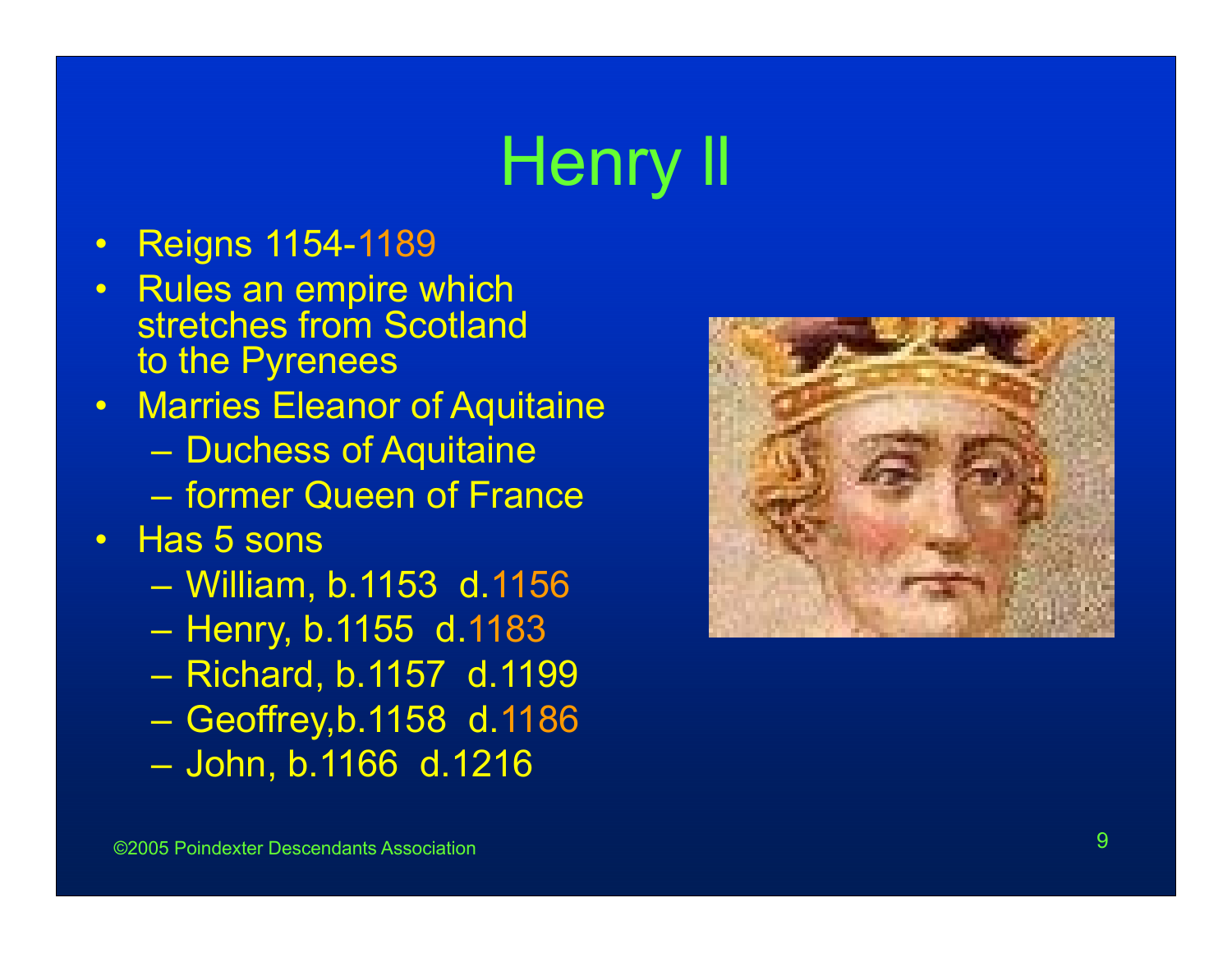#### Henry, 'the Young King'

- should inherit under patrimony:
	- England
	- Duchy of Normandy
		- including Jersey
		- and the other Channel Islands
	- County of Anjou
- but he dies as a child and is never king



Henry, the Young King en.wikipedia.org/wiki/Henry\_the\_Young\_King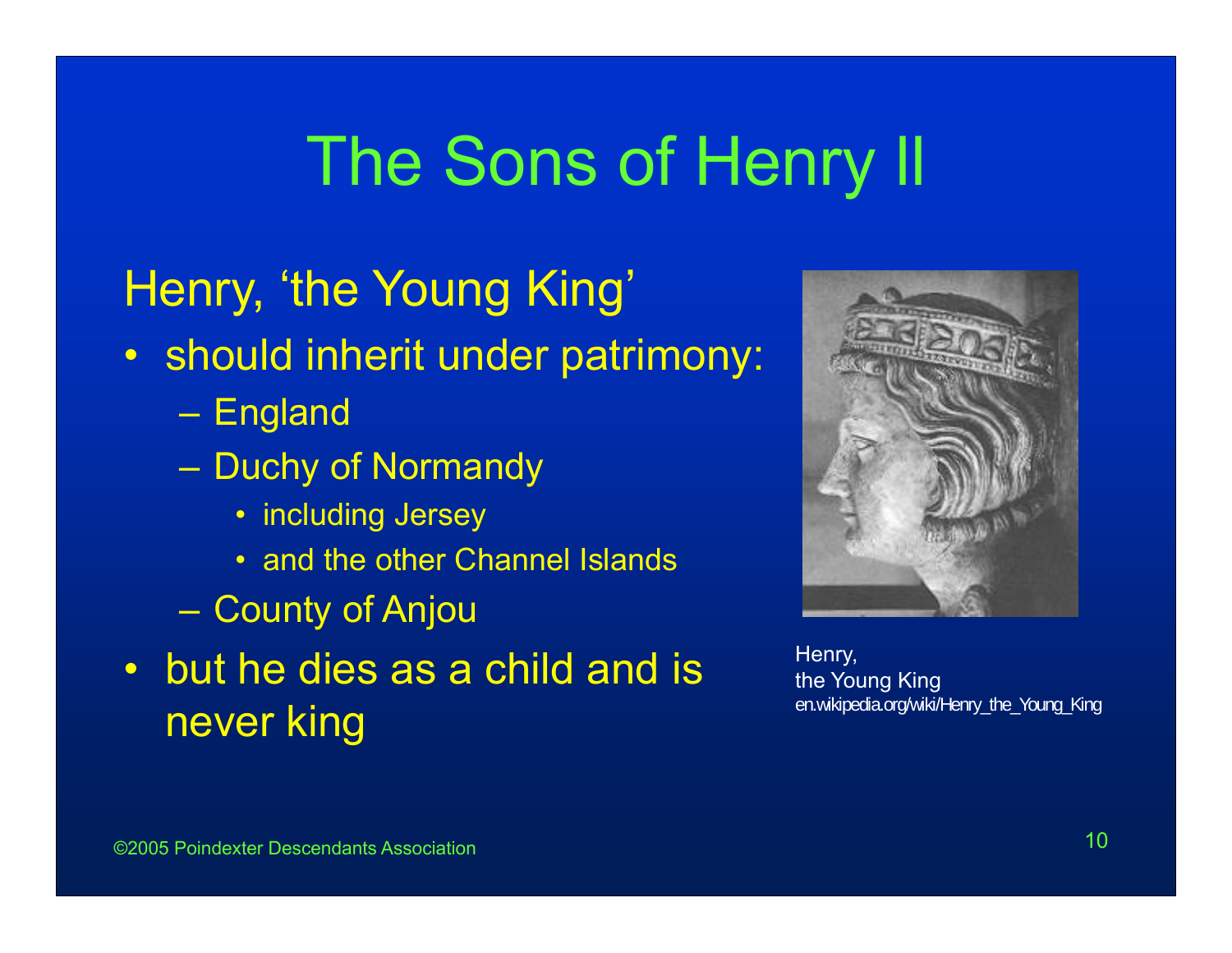#### Richard

- $\bullet$ known as the Lionheart
- $\bullet$ reigns for 10 years: 1189-1199
- $\bullet$  spends much of his reign on **Crusades**
- • receives Duchy of Aquitaine, but also the patrimony of his brother Henry and the other lands of his brother Geoffrey
- $\bullet$ dies without issue **Richard I.** Richard I.



n 11 ann an 11 an t-Iomraid ann an t-Iomraid ann an 11 an t-Iomraid ann an 11 an 11 an 11 an 11 an 11 an 11 an (from a 12th century Codex) en.wikipedia.org/wiki/Richard I of England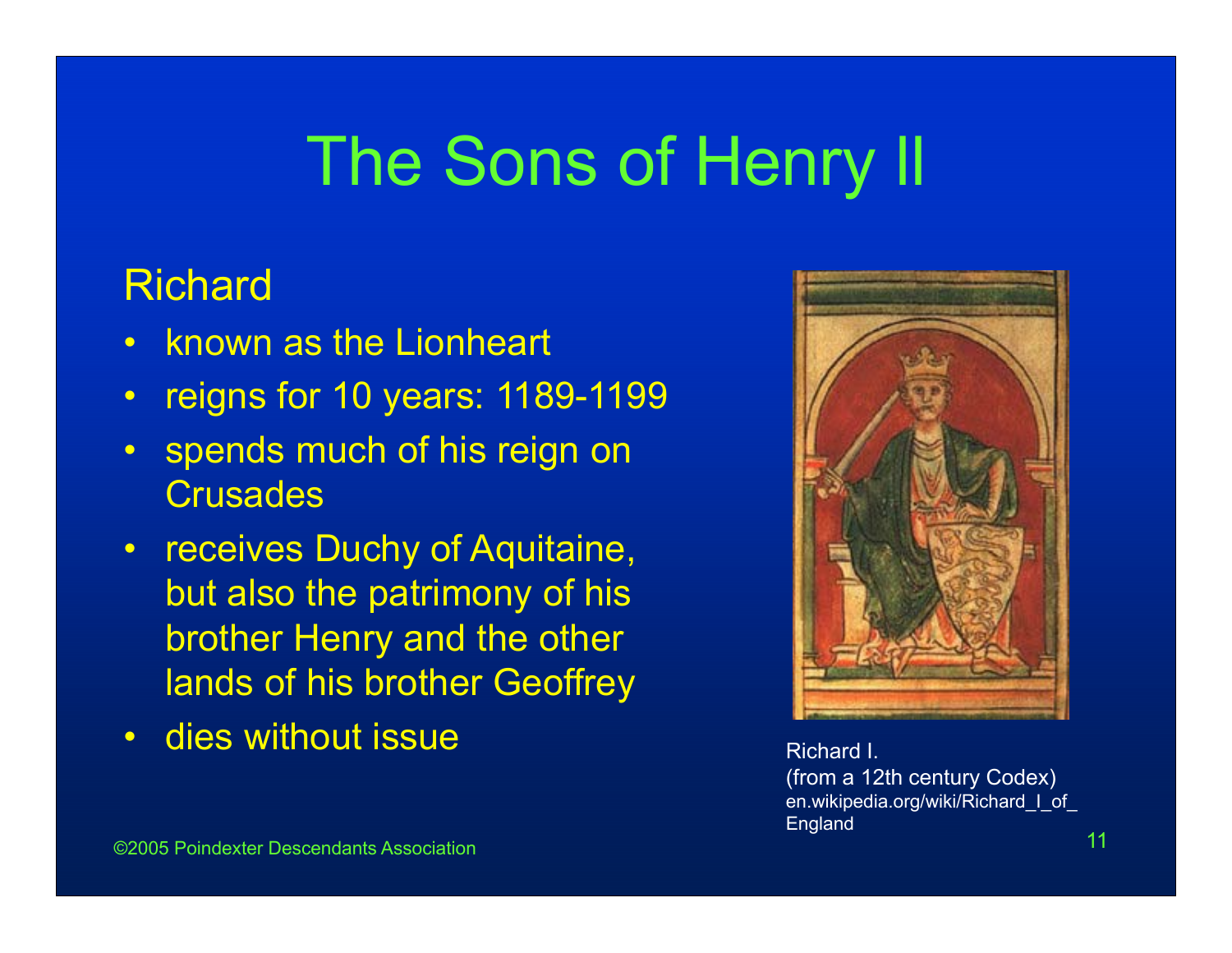#### **Geoffrey**

- •becomes Duke of Brittany through marriage
- $\bullet$ dies in 1186 (before his father)
- $\bullet$ Brittany thus becomes part of Henry II's lands
- $\bullet$ Geoffrey never becomes King
- his one son dies unexpectedly in 1203 during a hunting expedition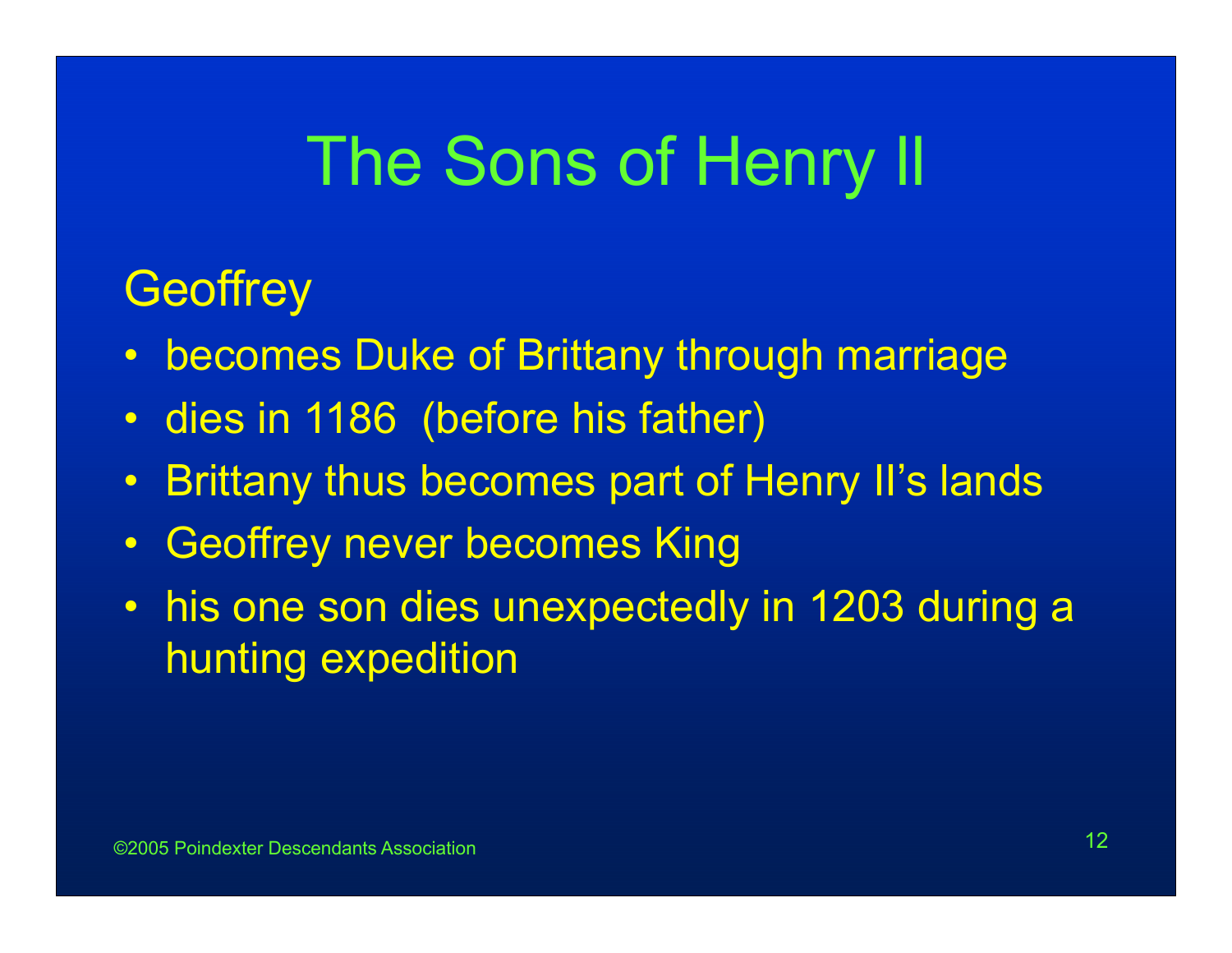#### John

- $\bullet$ reigns for 17 years: 1199-1216
- • inherits the entire empire of Henry II as the last living heir
- • doesn't trust others and others don't trust him
- •looses Normandy in 1204
- $\bullet$  Channel Islands remain loyal to John
- $\bullet$  Barron's revolt against John, leadng to Magna Carta in 1215



John depicted in *Cassell's History of England* (1902) en.wikipedia.org/wiki/John\_of\_England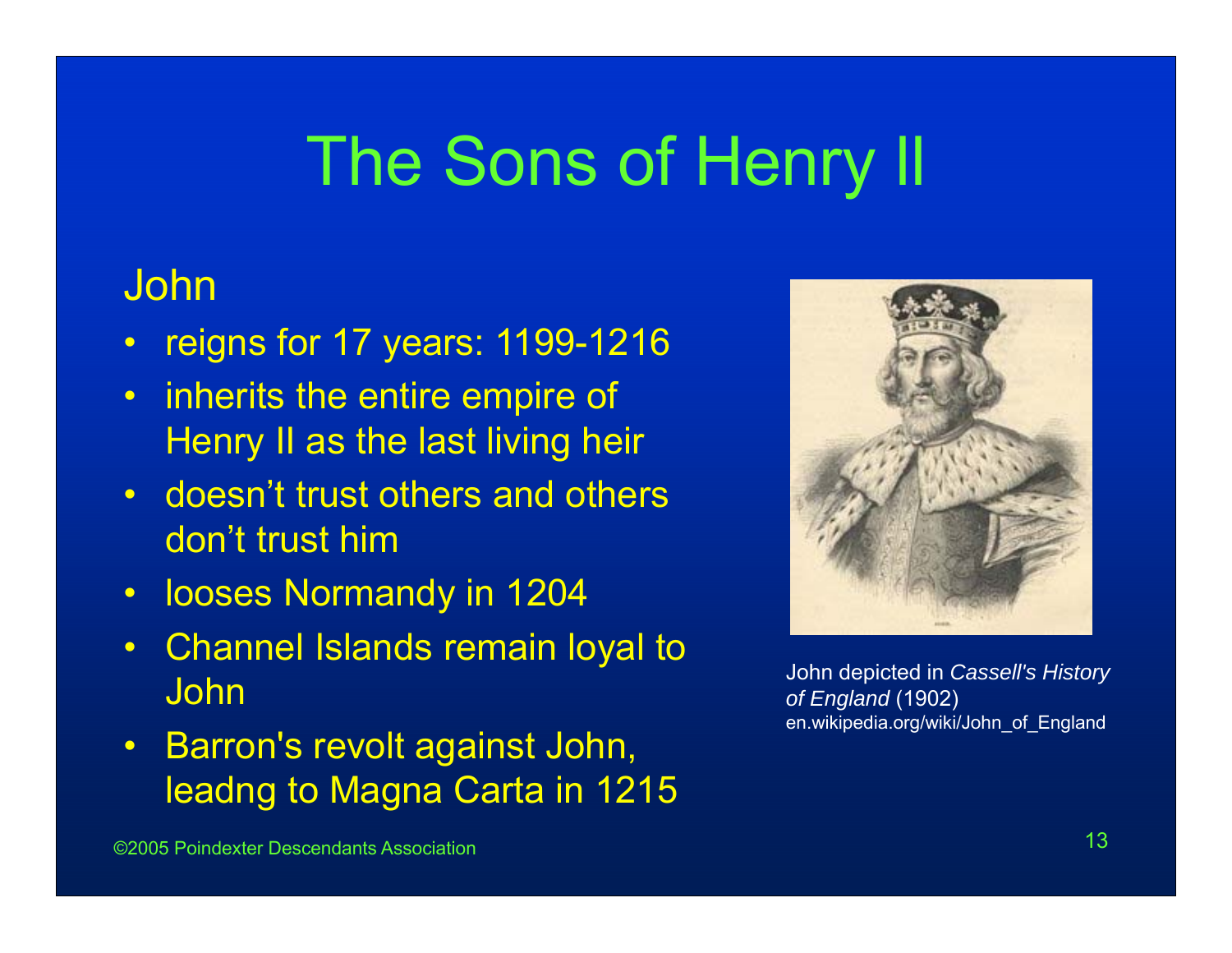#### About Jersey

#### From Roman du Rou, c.1160

*Jersey is close to the Cotentin, Where Normandy comes to an end; It is in the sea toward the west andIt belongs to the territory of Normandy.*

Roman du Rue, by Wace, cir. 1160 A.D. Wace was from Jersey and a writer/historian

©2005 Poindexter Descendants Association

n and the contract of the contract of  $\sim$  2004, p. 39  $\sim$  14  $\sim$  14  $\sim$ Quoted inJersey, 1204 By J.A. Everard & J.C. Holt c. 2004, p. 39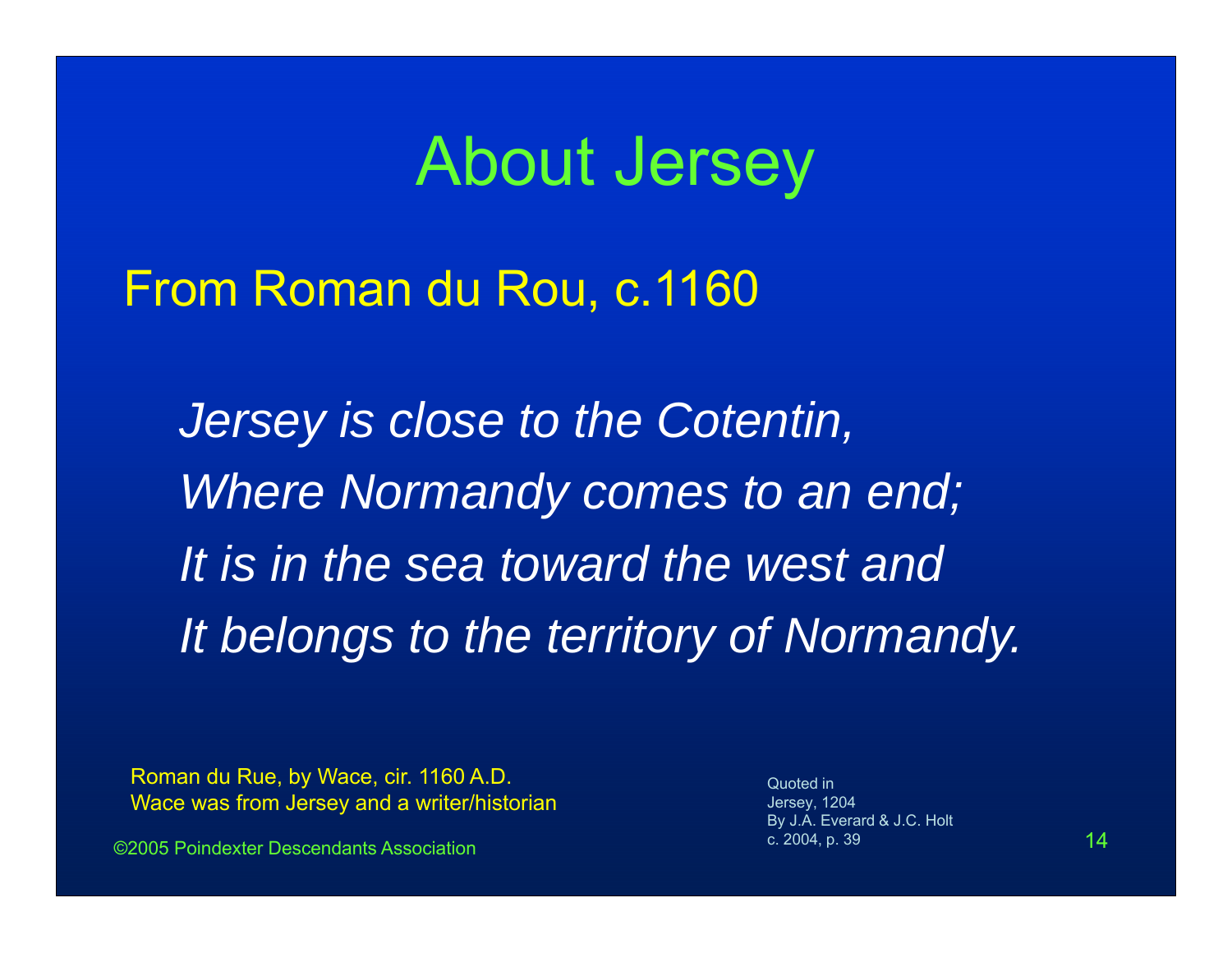## 11<sup>th</sup> and 12<sup>th</sup> Centuries in Jersey

- $\mathbf C$  Jersey is securely part of the Plantagenet Empire at this time
- $\bullet$  Jersey and the Cotenin are tied together politically, economically, religiously and socially
- Norman knights and landowners have property and interests in Jersey
- During Henry II reign there is relative peace and prosperity for Jersey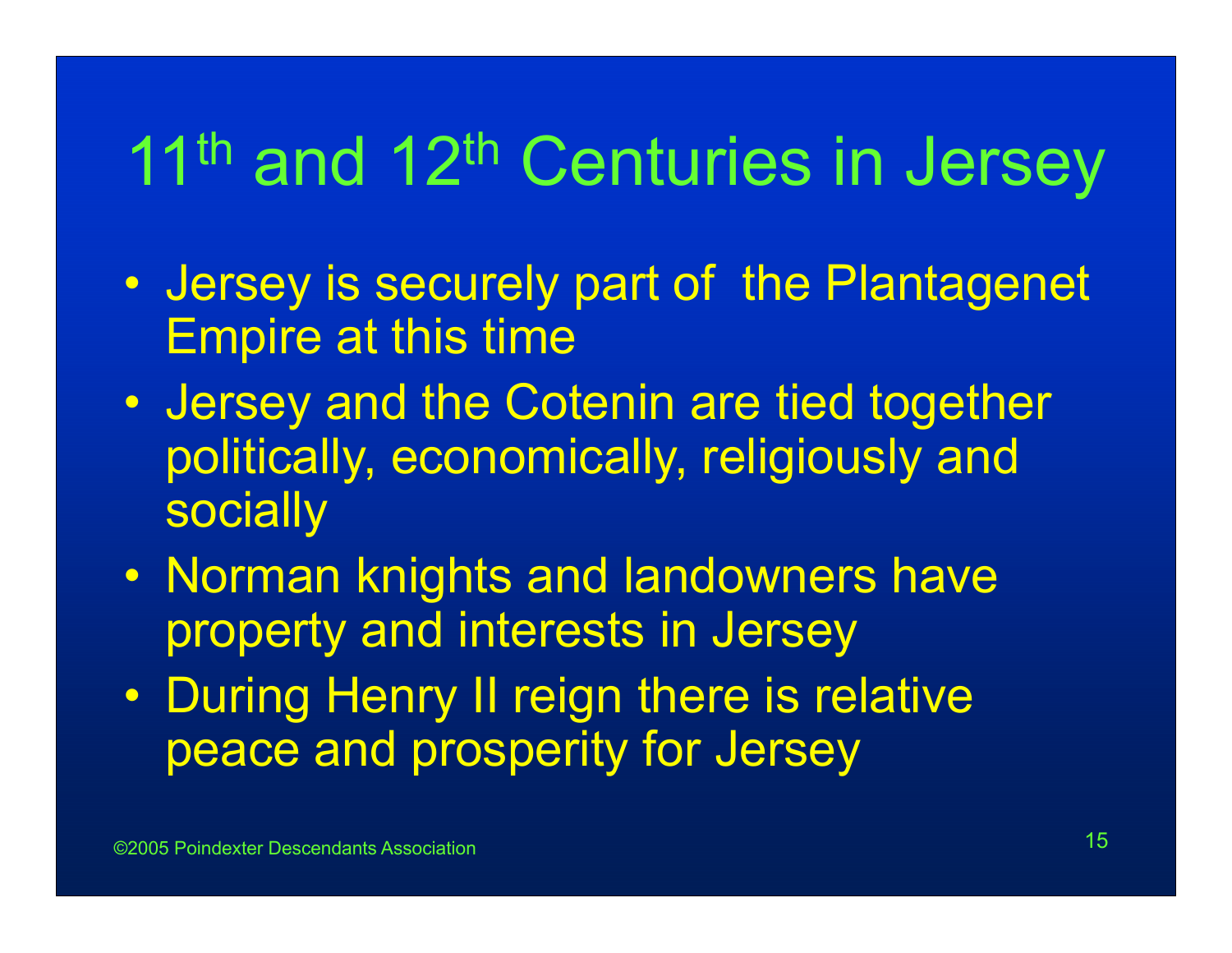## 11<sup>th</sup> and 12<sup>th</sup> Centuries in Jersey

- Henry II respects local custom and does not impose a "foreign" government
- $\bullet$  Normandy is under the control of the Plantagenets, not the Capetians (French royal line)
- $\bullet$  The Capetian rulers of France are weak and do not challenge Henry's authority
- $\bullet$  The people of Jersey have no reason to pay homage to the King of France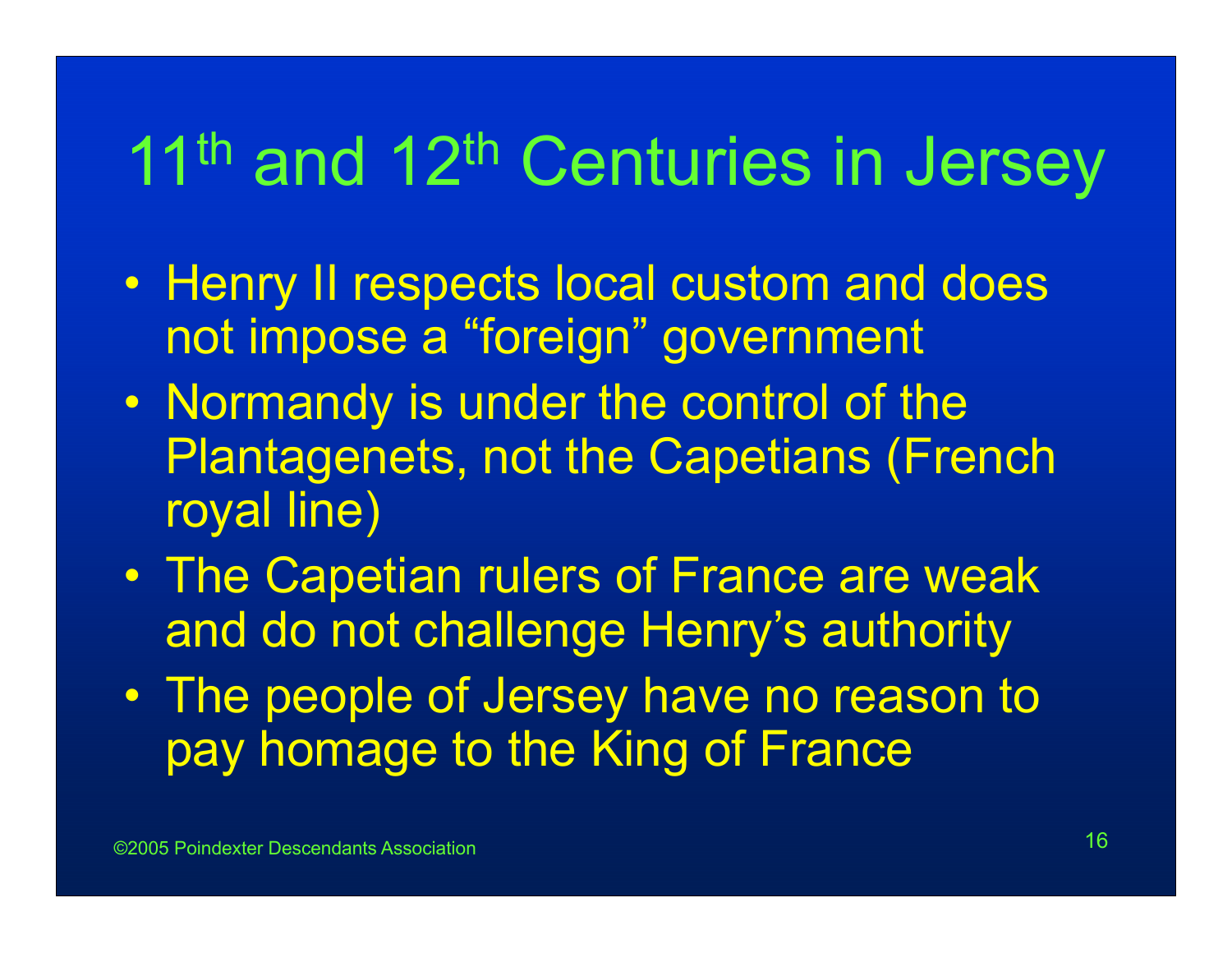### 1204

- $\bullet$ John is not as effective as Henry II
- $\mathbf C$ Capetian rulers gain strength in France
- $\bullet$  Normandy and the Channel Islands are lost in 1204 to the Capetians
- $\bullet$ How did the events of 1204 affect Jersey?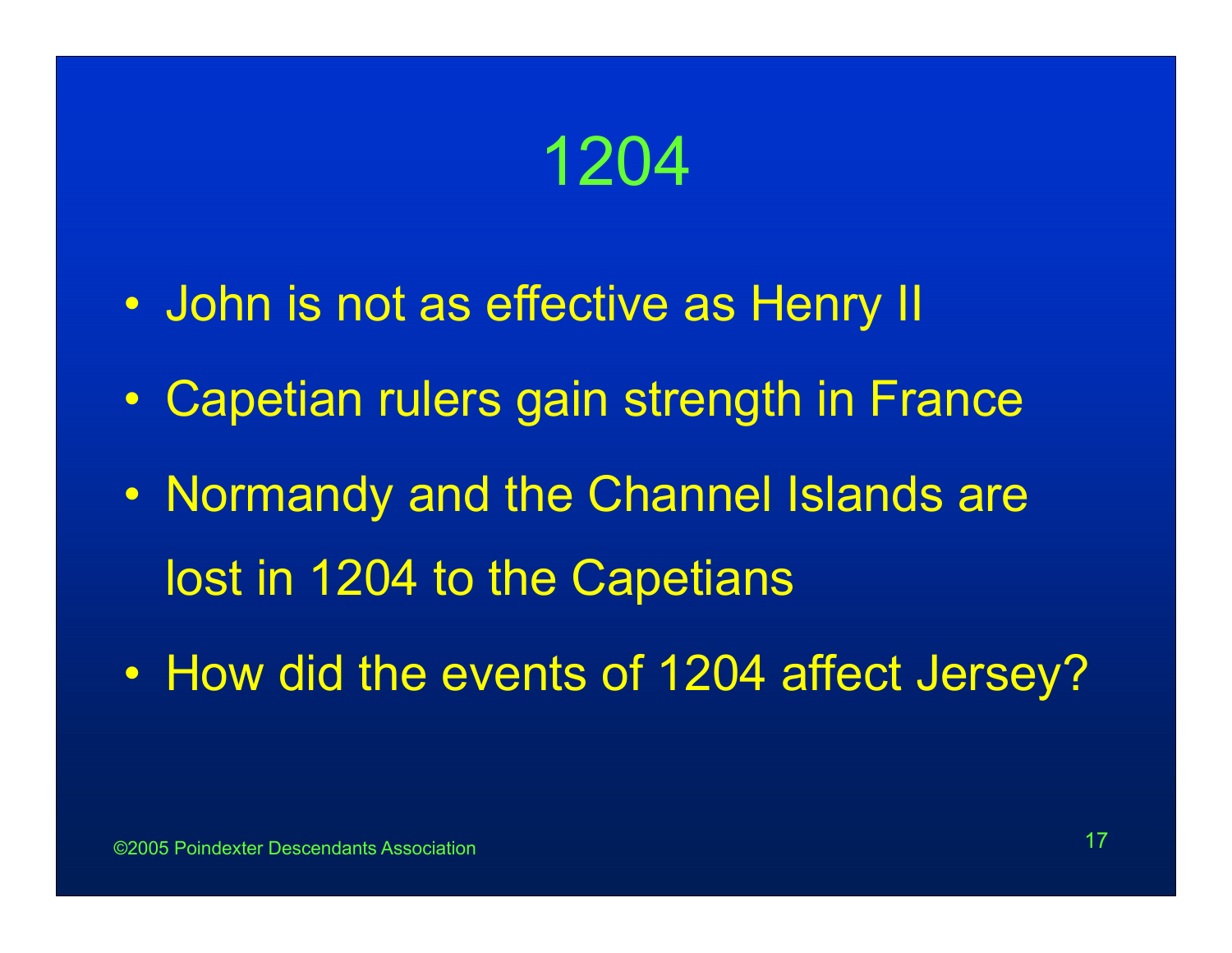#### After 1204

When John lost Normandy, Jersey lost its existing pattern of government. Caen was no longer a center of support for Jersey. A new pattern of government had to be established.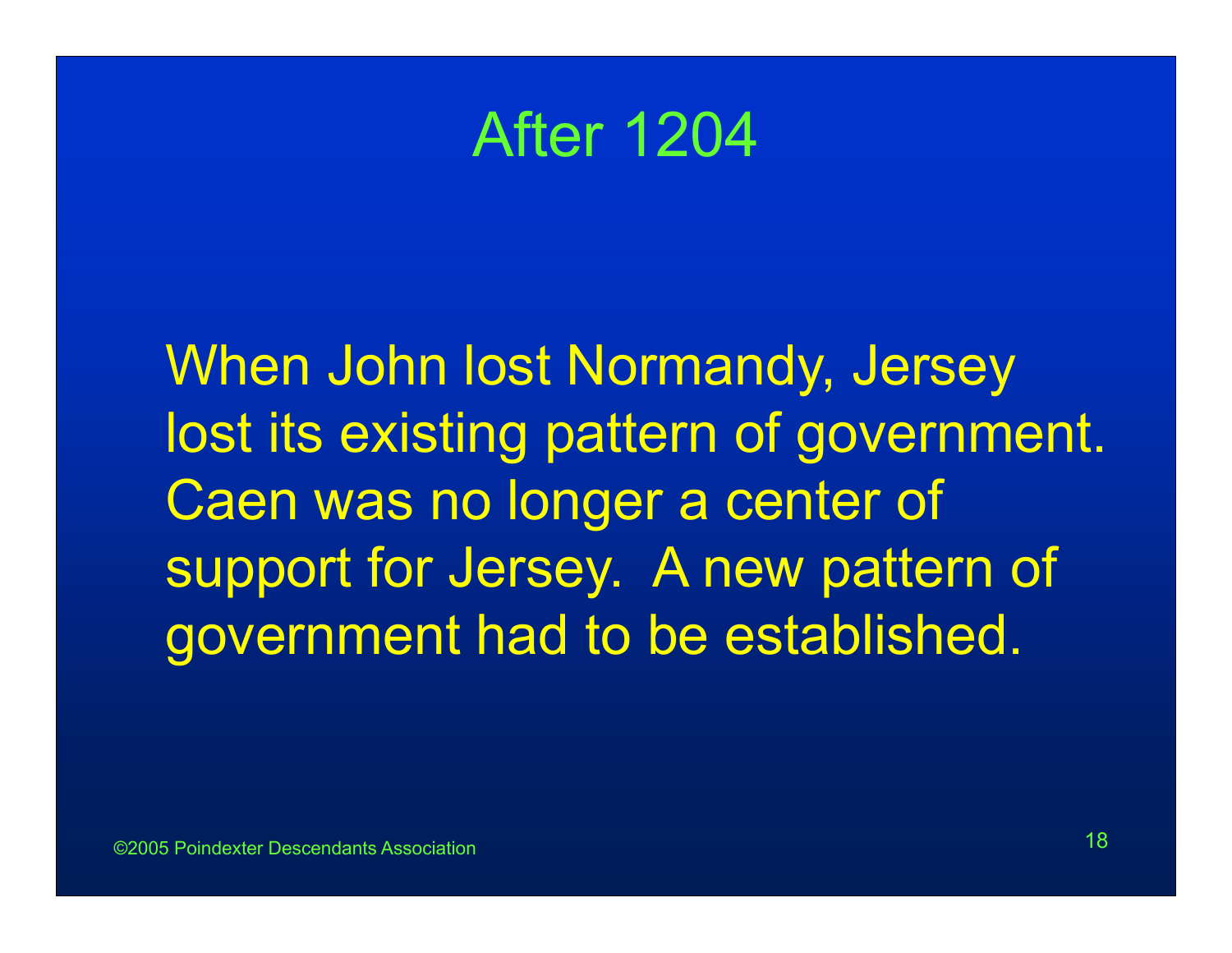### Jersey after 1204

John wants Jersey back

- Works with the locals for support
- Sends ships and soldiers
- $\bullet$ Invades the island in battle
- $\bullet$ Tolerates those who switch allegiances
- •Regains Jersey in 1206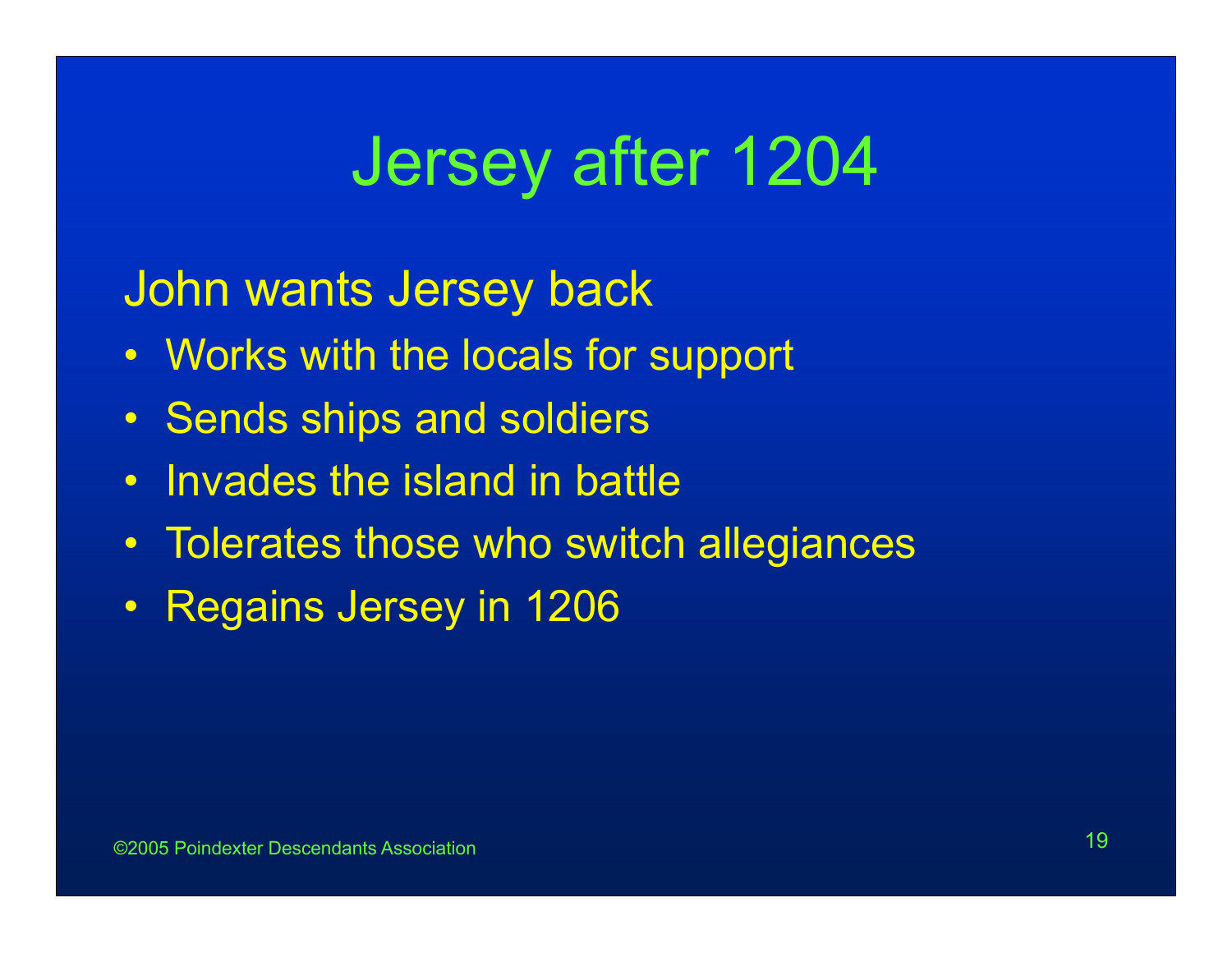### Jersey after 1204

What does John do after he regains Jersey?

- $\bullet$ Builds Mont Orgueil castle for defense
- $\bullet$ Establishes legal and economic order
- $\bullet$ Preserves the rights of the Jersey landowners
- Sometimes enforces loyalty:
	- takes hostages
	- holds inquests
	- restricts travel to Normandy to 8 days or less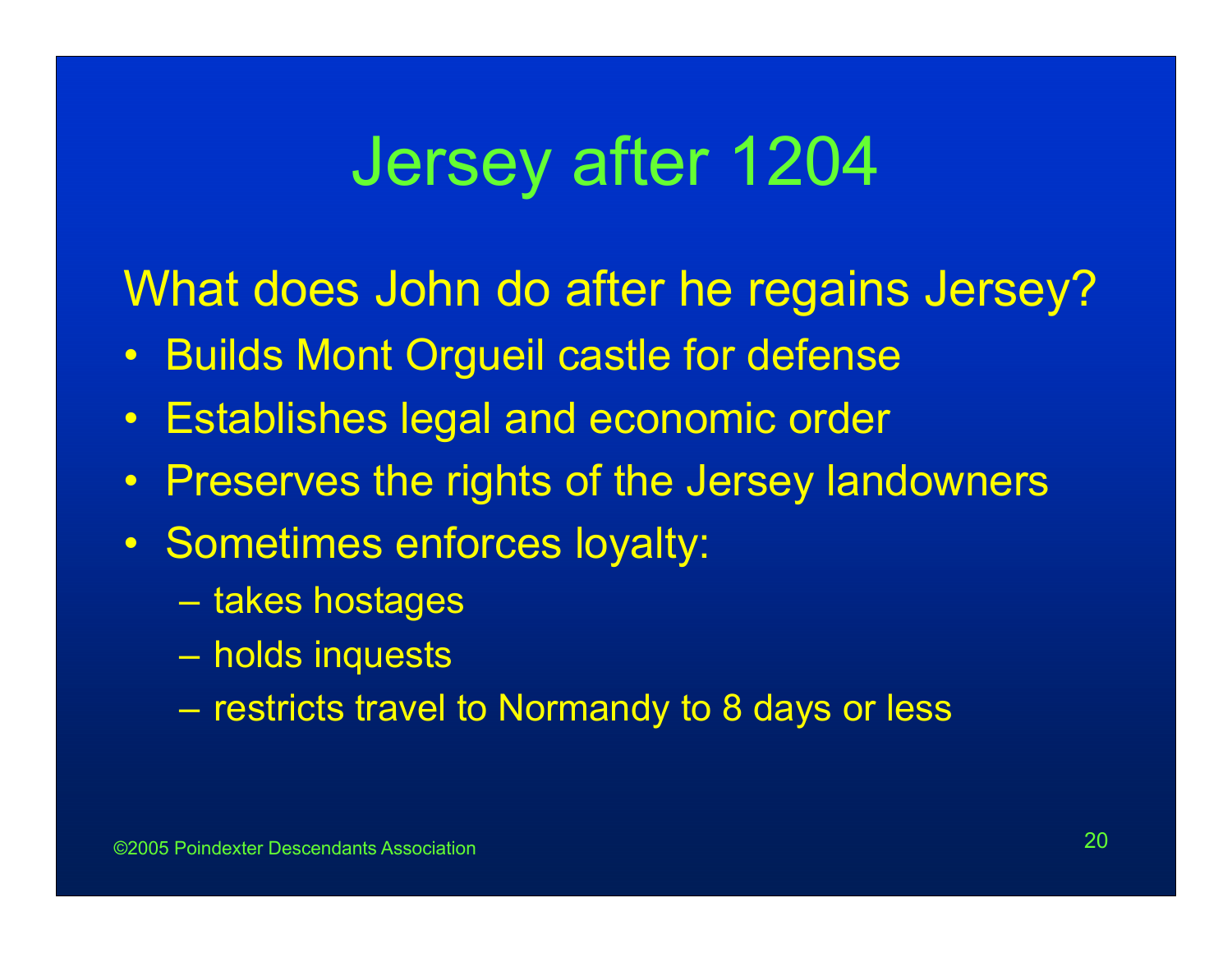### Jersey after 1204

#### Plantagenets (John then Henry lll)

- Appoint good local administrators, establishing local rule of Jersey and the other Islands
- Seize land of those who side with Philip
- Redistribute forfeited land to those who have shown loyalty and support
- Need Jersey
	- hope to regain Normandy
	- hold the strategic sea route position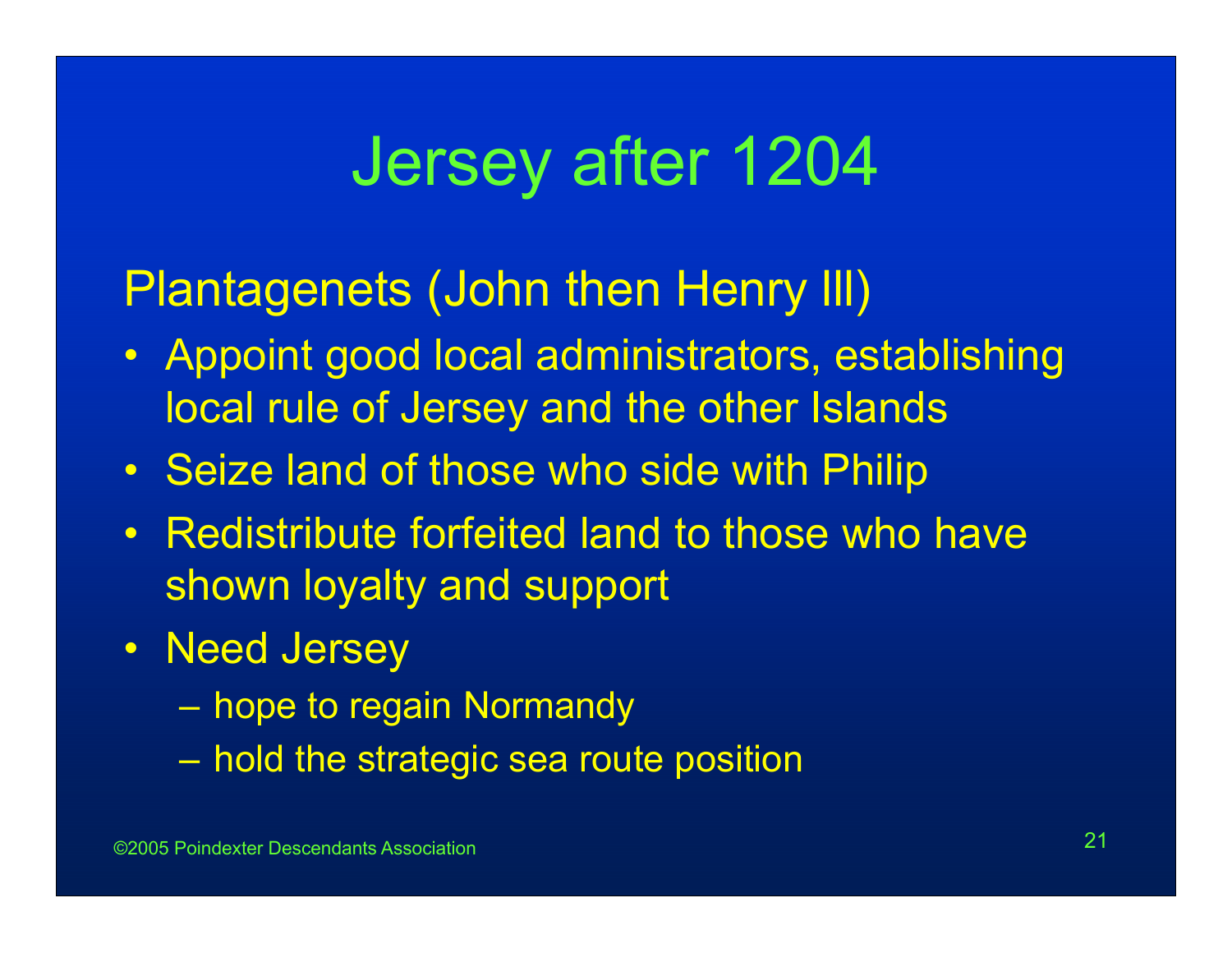#### After 1204

Jersey landowners who received the forfeited land of the Norman aristocracy were raised to the status of tenant-in-chief. They now reported directly to the Duke of Normandy (that is, the King of England).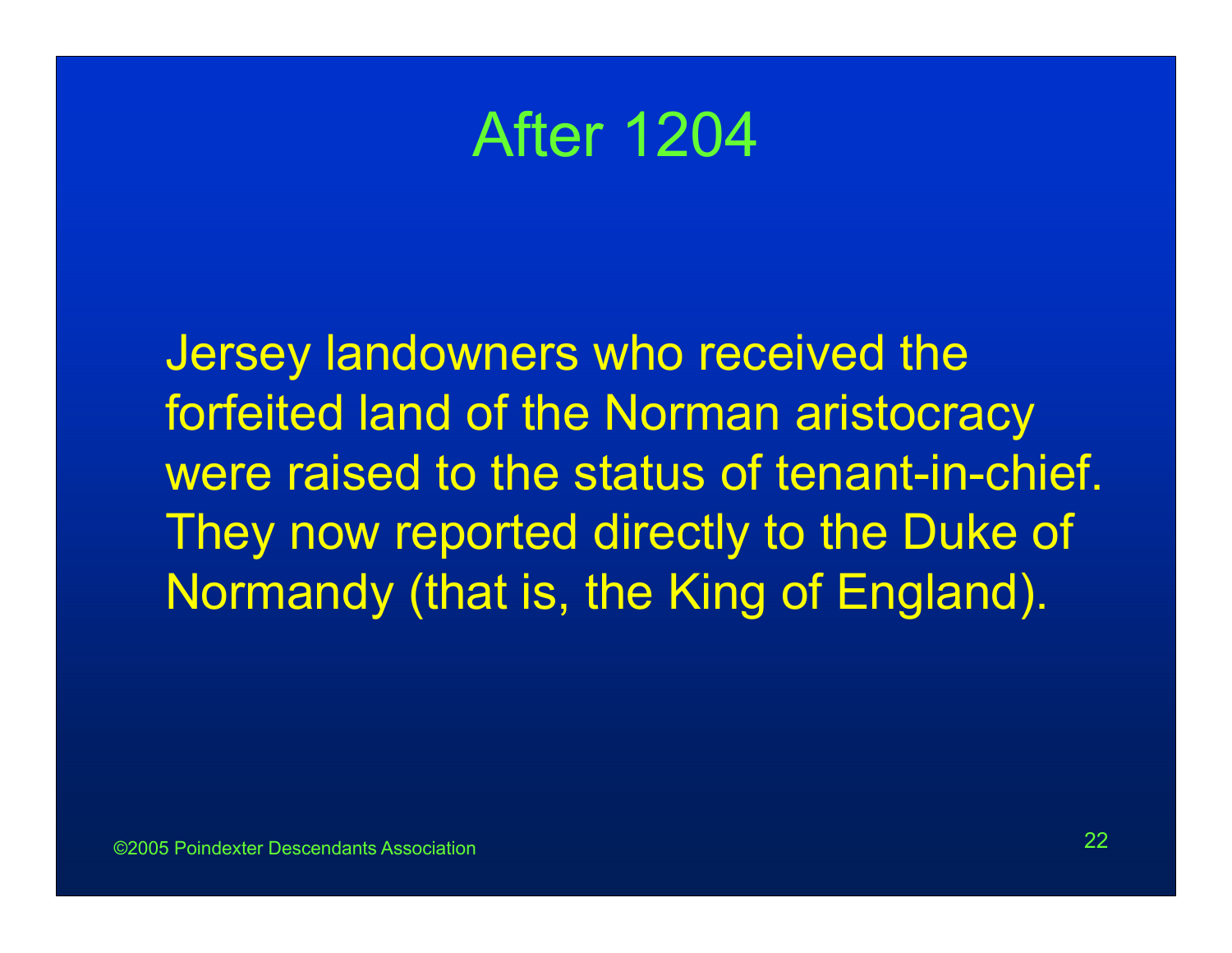### Why does Jersey remain loyal?

#### Jersey supports the English King

- Plantagenets preserve the Norman heritage of the Jersey landowners
- Landowners enjoy an elevated status in their new relationship with the King
- $\bullet$  Remaining loyal is to the landowners' economic and social advantage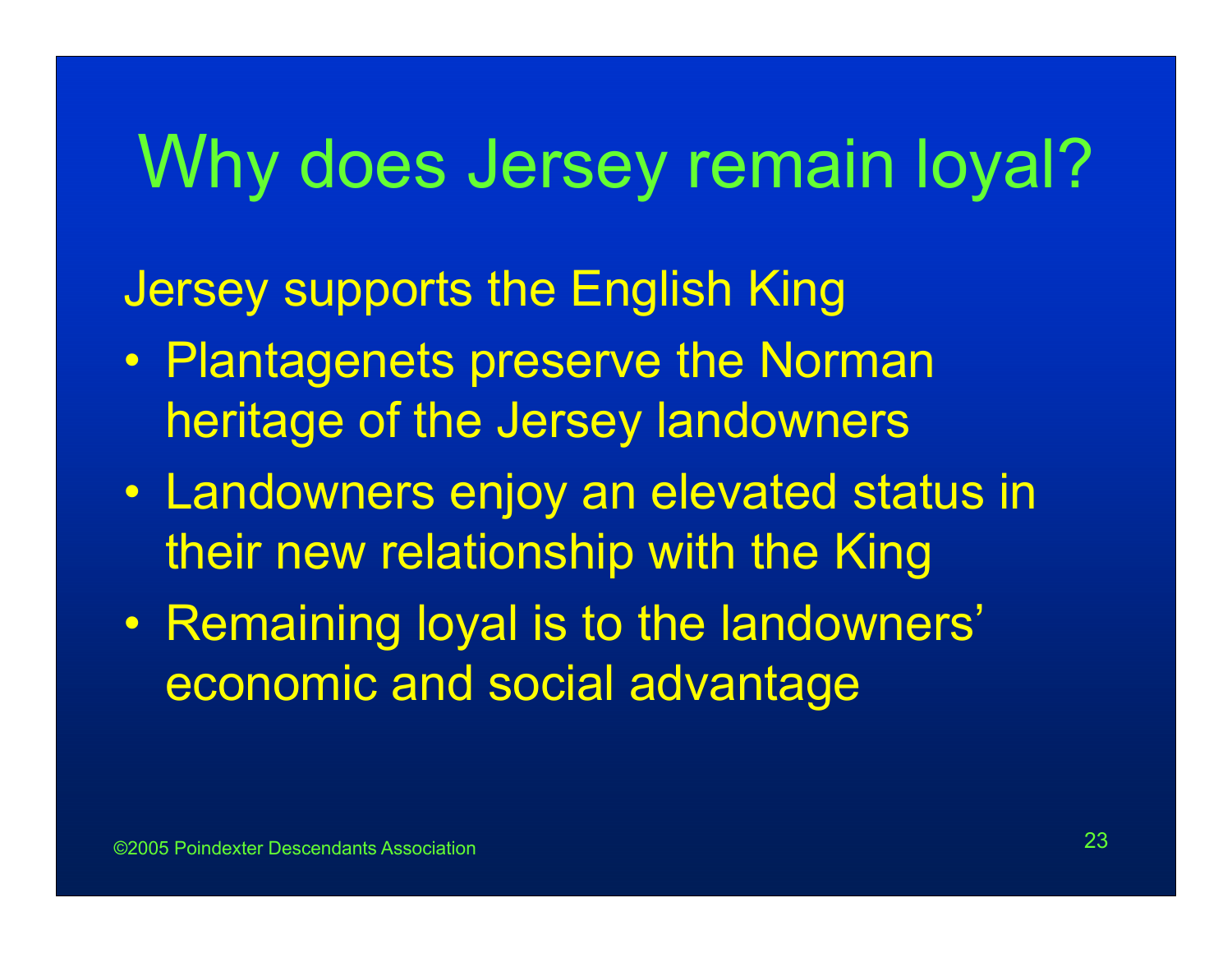### Jersey 1248-1259

- $\bullet$  Constitutions of King John, 1248
	- Established by Henry III, John's son
	- Reflects the conditions of Jersey during the time of John's reign
	- Sets up new system of government after loss of **Normandy**
- $\bullet$  Treaty of Paris, 1259
	- ends French claims to Channel Islands
	- Henry III gives up his title of Duke of Normandy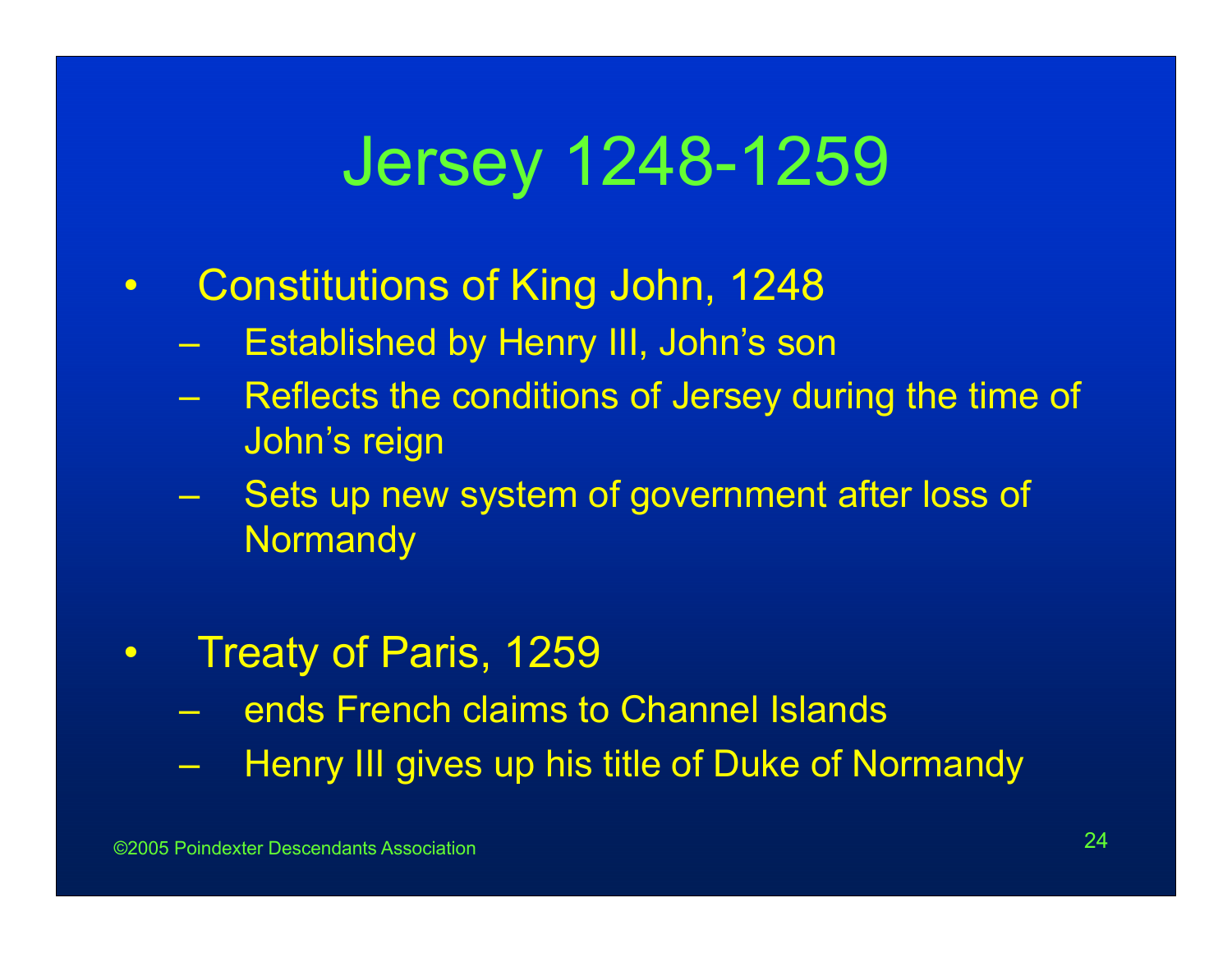### Effects of 1204

#### • Today

- $\mathcal{L}_{\mathcal{A}}$  , and the set of the set of the set of the set of the set of the set of the set of the set of the set of the set of the set of the set of the set of the set of the set of the set of the set of the set of th Jersey is not part of France
- Charles Constantinopolis Jersey is not part of the United Kingdom
- Jersey is not represented in Parliament
- It is a Peculiar of the Crown
- $\bullet$  Jersey's political and constitutional foundations were laid by the reign of King Henry III, King John's son.

 <sup>25</sup> http://www.1204-2004.je/resourcecentre/readitem.asp?docID=48FromJersey 1204-2004: Official Website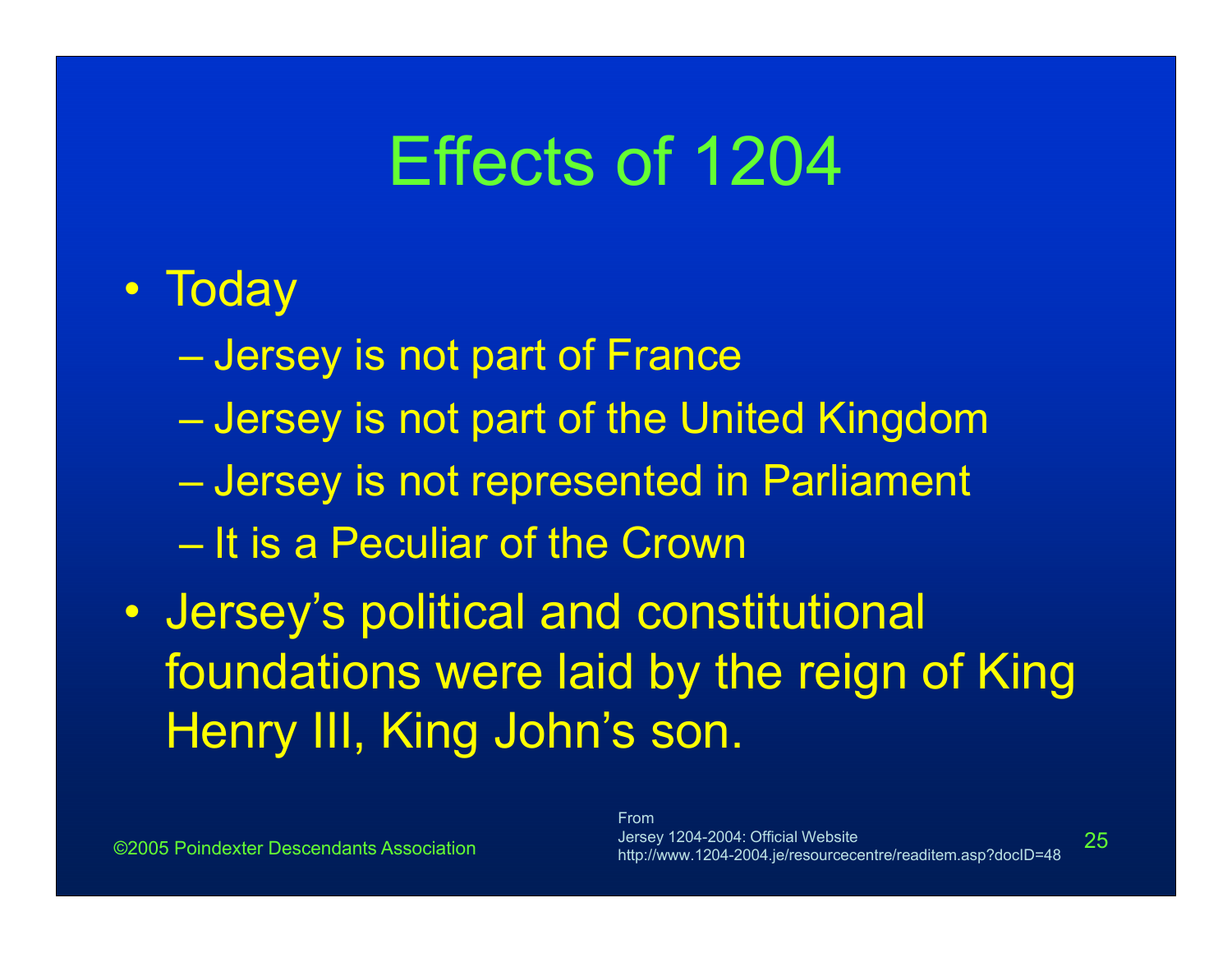- According to Landers:
	- $\mathcal{L}_{\mathcal{A}}$  , and the set of the set of the set of the set of the set of the set of the set of the set of the set of the set of the set of the set of the set of the set of the set of the set of the set of the set of th No traces of the name in early records of France or England and is endemic to Jersey
	- He missed a couple of records!

*Poingdestre-Poindexter A Norman Family*, John Poindexter Landers, 1977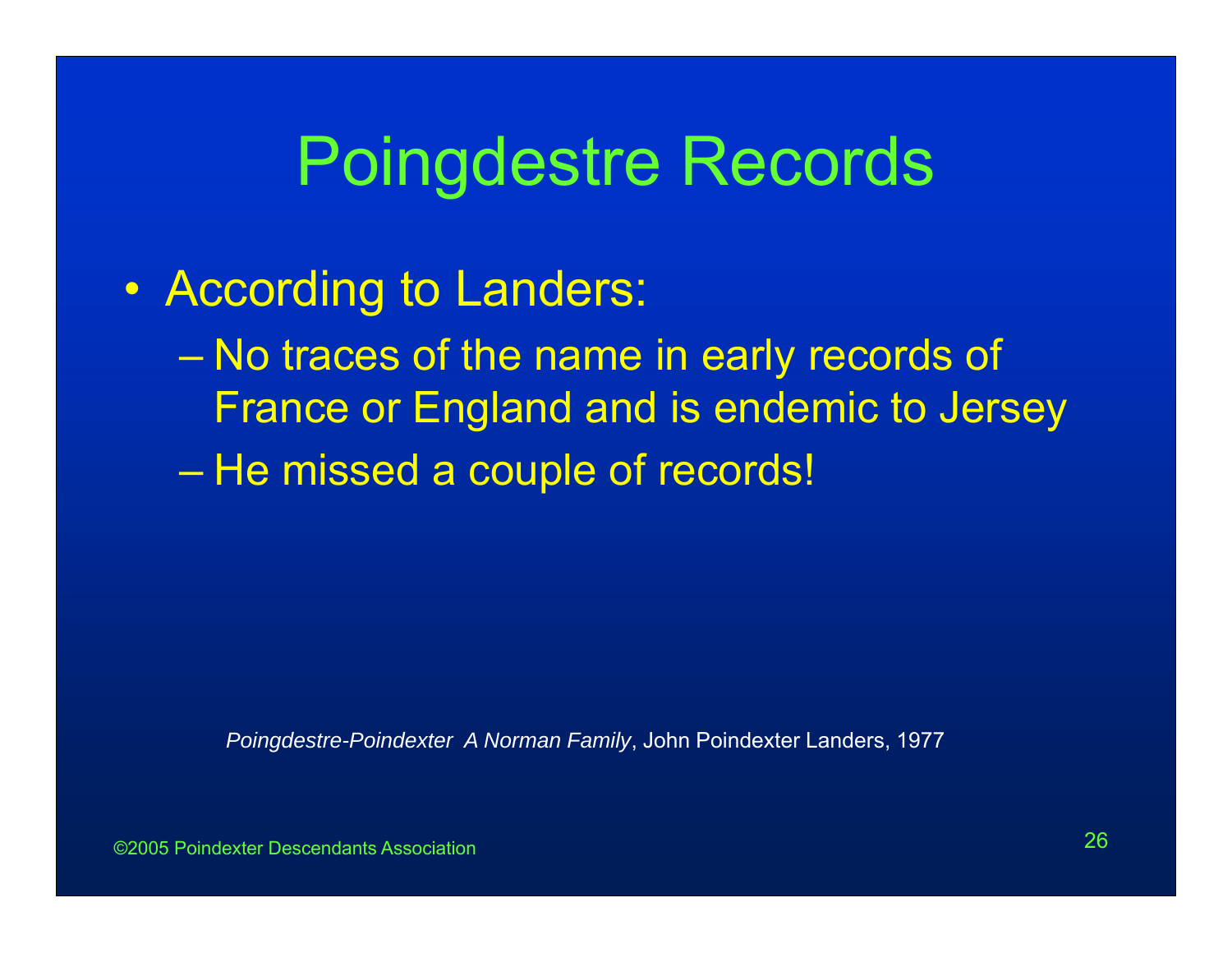#### $\bullet$ Pipe Roll of the Exchequer 1180

- Ricardus Poindestre r.c. de xli. Pro eodem.
- Richard Poindestre was in debt for a fine of 10 livres (angevins), imposed on him and a number of his compatriots in the prévôté of Bayeux for taking the great fish, which were the king's prerogative.

The Pipe Roll Society, Pipe Rolls of the Exchequer of Normandy, page 5 and Thomas Stapleton (ed.), Magni Rotuli Scaccarie Normannie, vol. I, (London 1840), pp. 6 and 271 Researched and translated by Prof. Judith Everard, Cambridge, co-author of *Jersey 1204*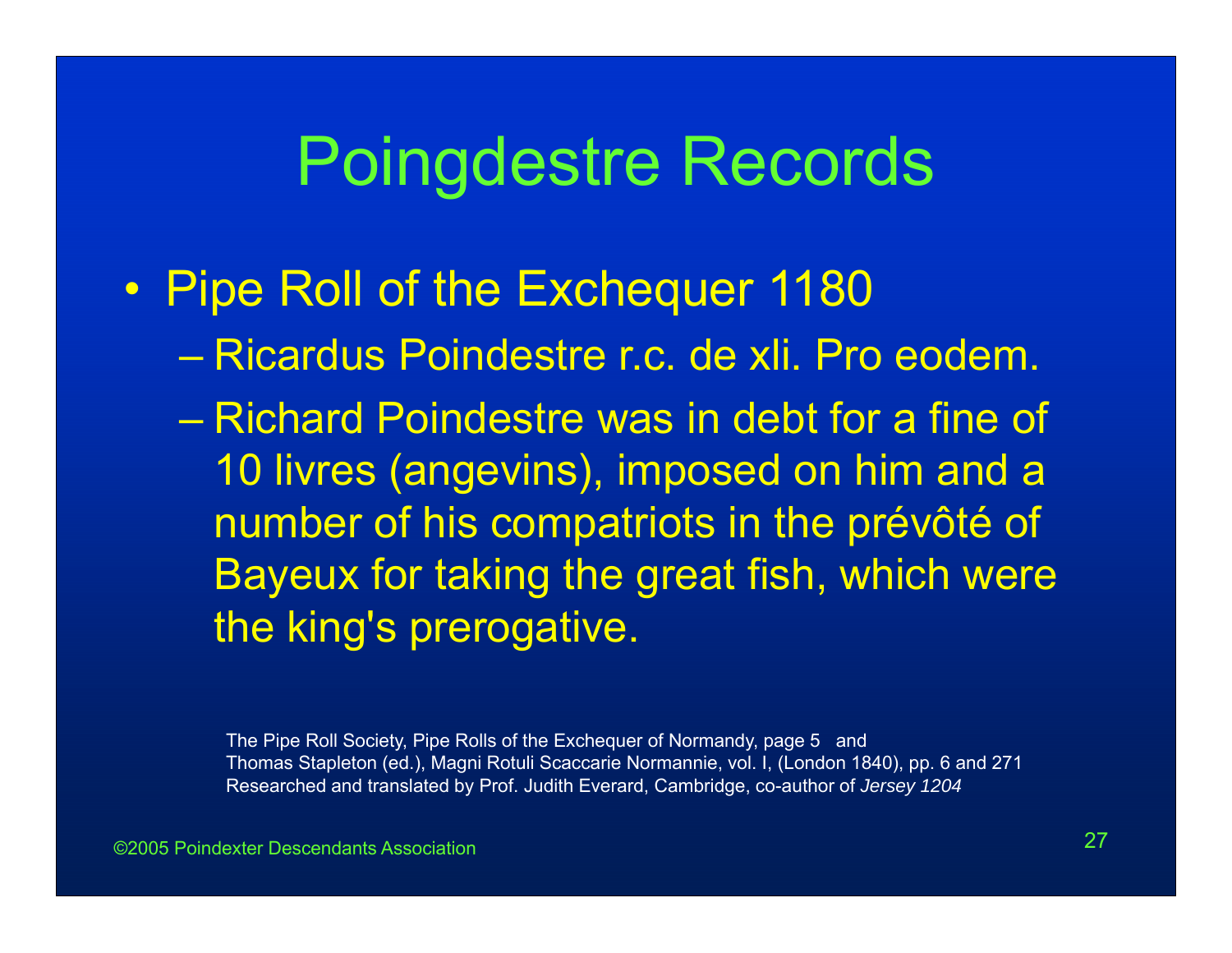#### $\bullet$ Pipe Roll of the Exchequer 1195

- Richard Poindestre was in debt, again with a large number of others, for non-payment of a tax on wine ('vinagium').
- According to Prof. Everard:
	- These isolated references suggest that Richard Poindestre was not himself an official of the royal government, but an ordinary free man going about his business, apparently in the Bessin. To find out more would require an arduous search through the only other written records of the period, the archives of the cathedral and local monasteries.

The Pipe Roll Society, Pipe Rolls of the Exchequer of Normandy, page 5 and Thomas Stapleton (ed.), Magni Rotuli Scaccarie Normannie, vol. I, (London 1840), pp. 6 and 271 Researched and translated by Prof. Judith Everard, Cambridge, co-author of *Jersey 1204*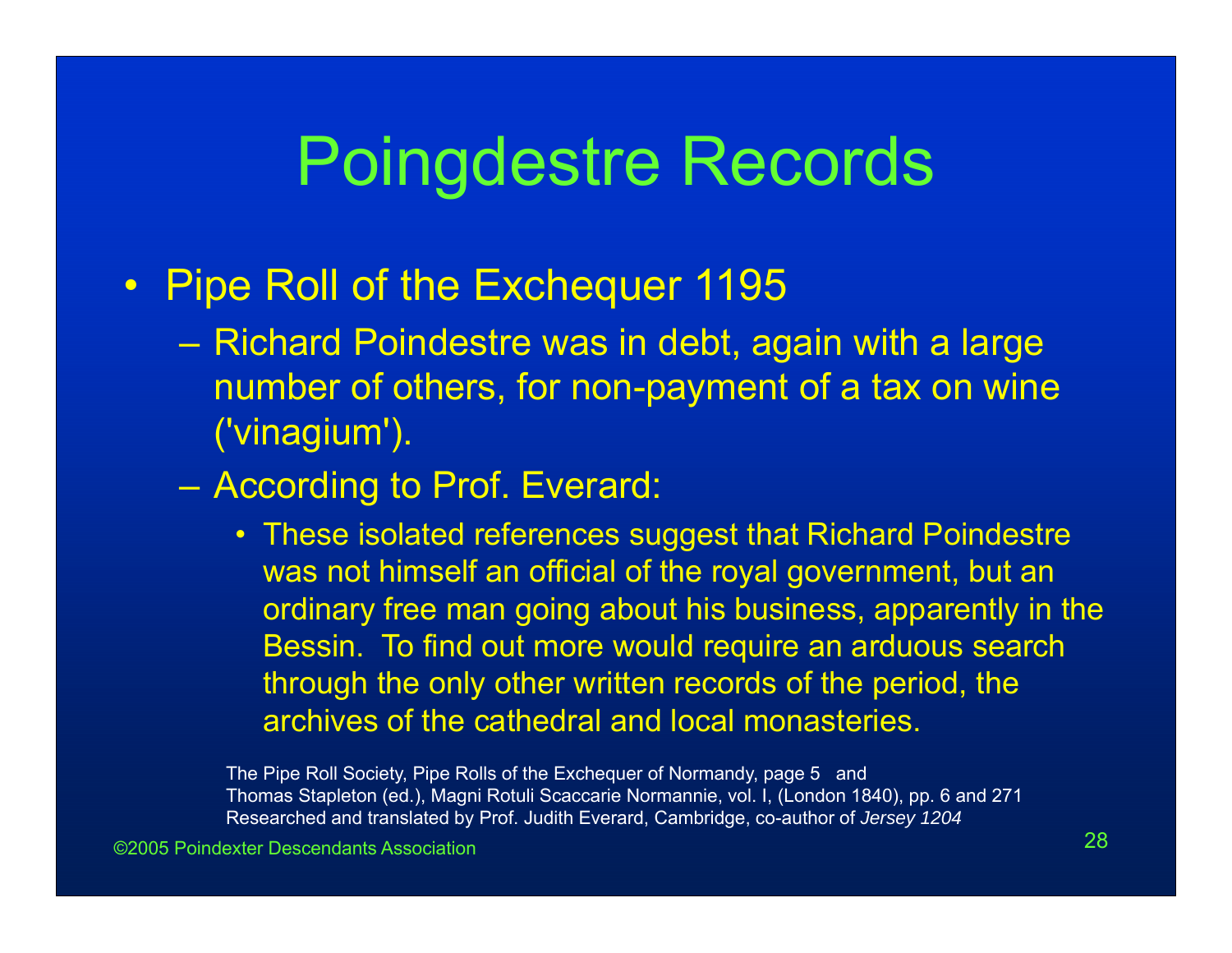#### • According to Landers:

- $\mathcal{L}_{\mathcal{A}}$  , and the set of the set of the set of the set of the set of the set of the set of the set of the set of the set of the set of the set of the set of the set of the set of the set of the set of the set of th Earliest record he found of "Poingdestre in Jersey" was in an archive in St. Lô (Normandy) dated 1250
- Geoffrey and Raoul Poingdestre are mentioned as land owners in Jersey.
- Landers does NOT tell us what document or what archive.

*Poingdestre-Poindexter A Norman Family*, John Poindexter Landers, 1977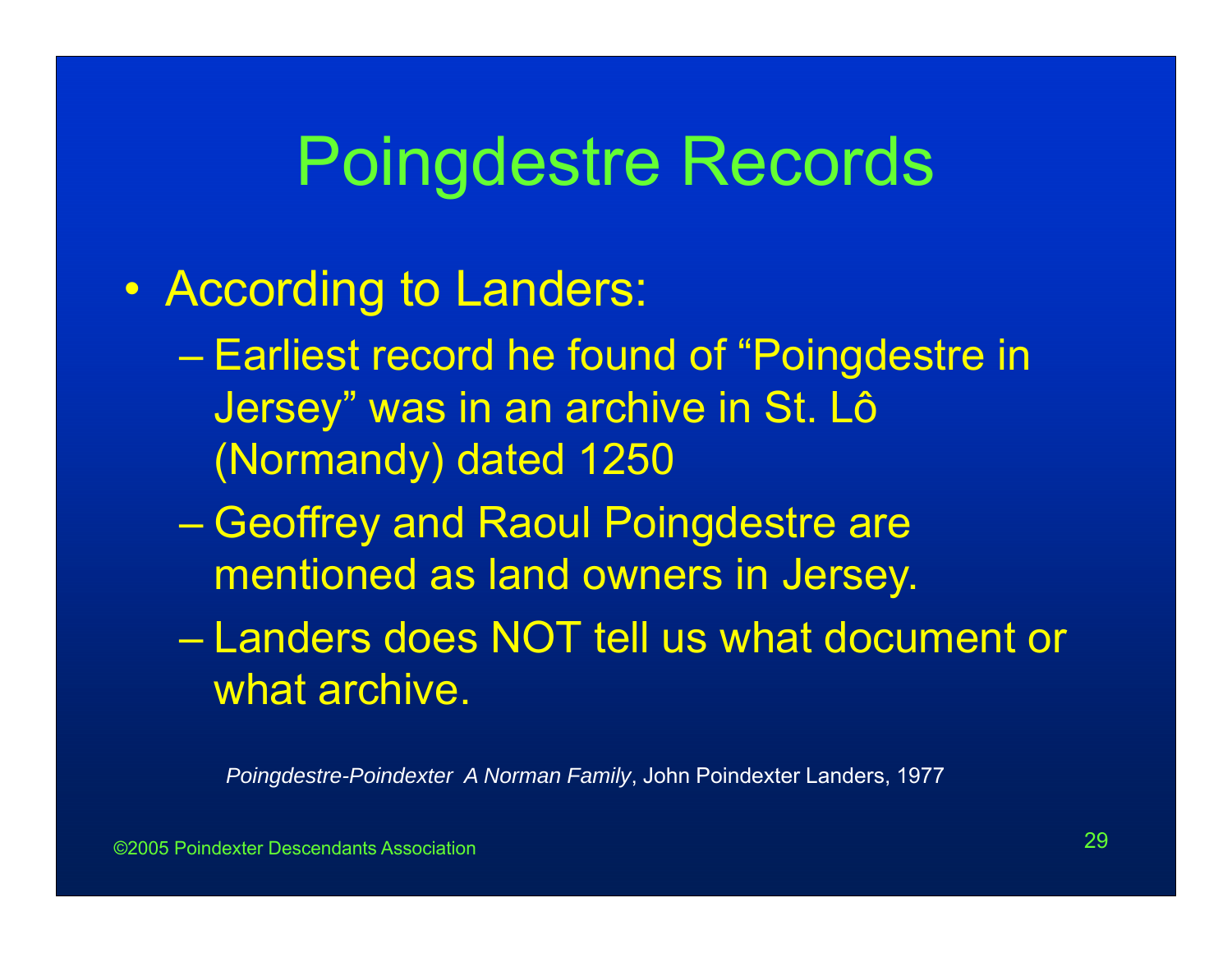- Assize Role of 1309
- Pierre Poingdestre is listed as owning land in St. Clement, Jersey.



Sources:www.societe-jersiaise.org/whitsco/balleinenam.htm Landers bookOther sources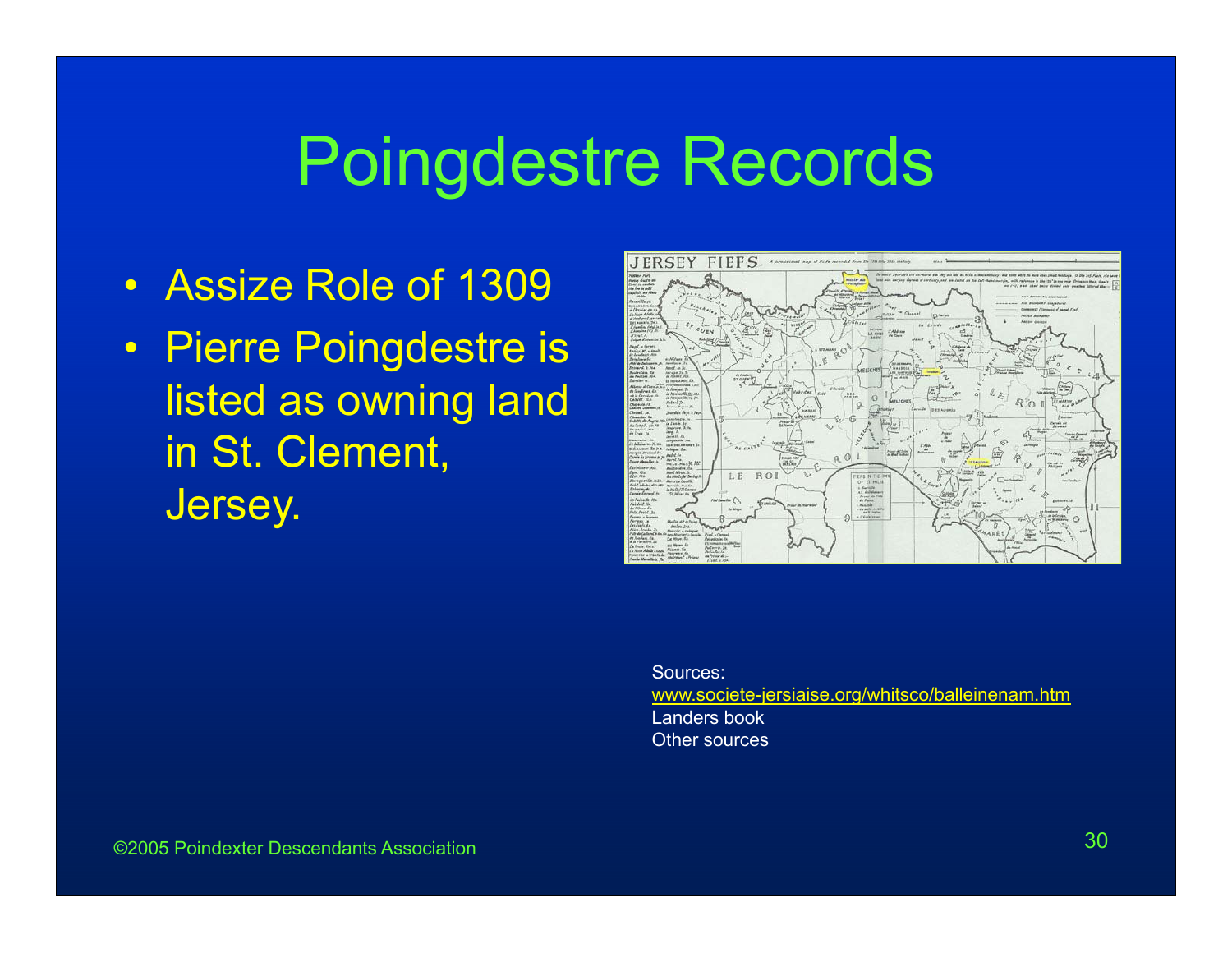#### About the Assize Role of 1309

- $\bullet$ Entitlement to rights of old
- $\bullet$  Those named are defending their claims:
	- Lands held by ancestors 'from time immemorial'
	- $\mathcal{L}_{\mathcal{A}}$  , and the set of the set of the set of the set of the set of the set of the set of the set of the set of the set of the set of the set of the set of the set of the set of the set of the set of the set of th 'Natives' of Jersey
- Crown argued that the landowners rights were 'only' from the time of King John
- Legal disputes continue for decades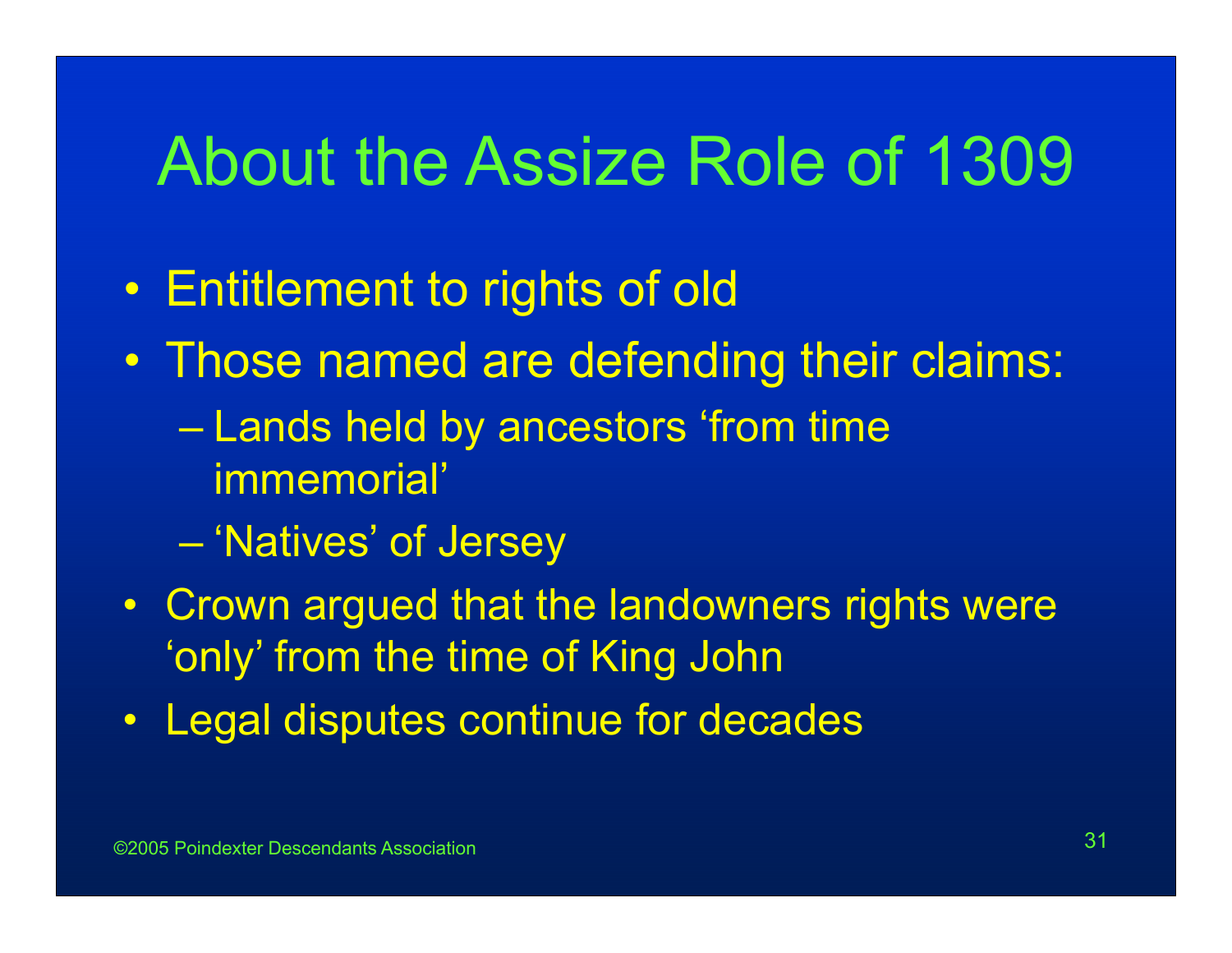### About the Assize Role of 1309

#### Of those named in 1309

- $\bullet$ Originally had land in Normandy and Jersey
- •Had family in both locations
- In the 1204 aftermath, their family status had been elevated due to the forfeited lands of the old Norman aristocracy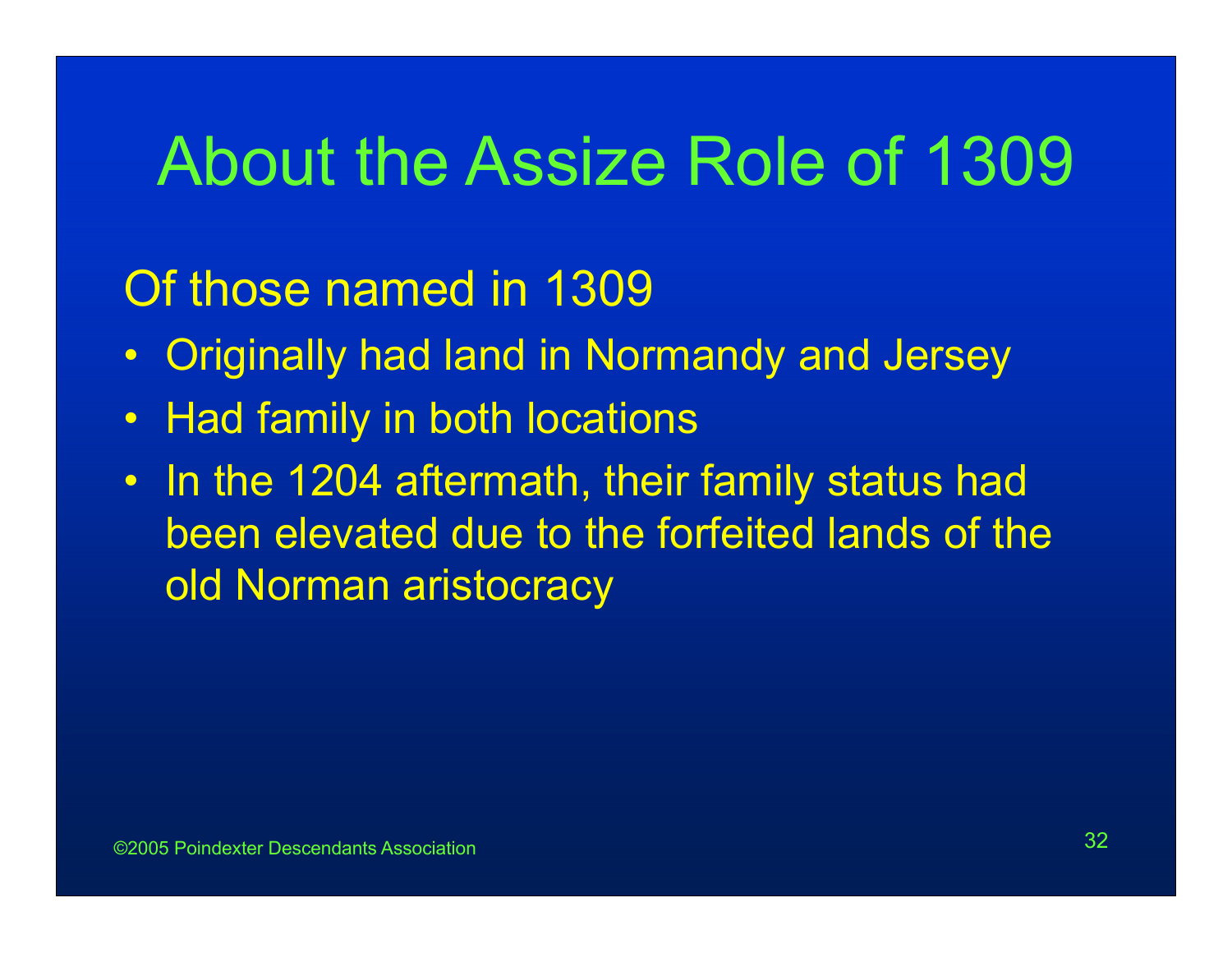#### About the Assize Role of 1309

 $\bullet$  It cannot be proved that the family Poingdestre fit these same characteristics, but being named on the Assize Role is a topic for further investigation.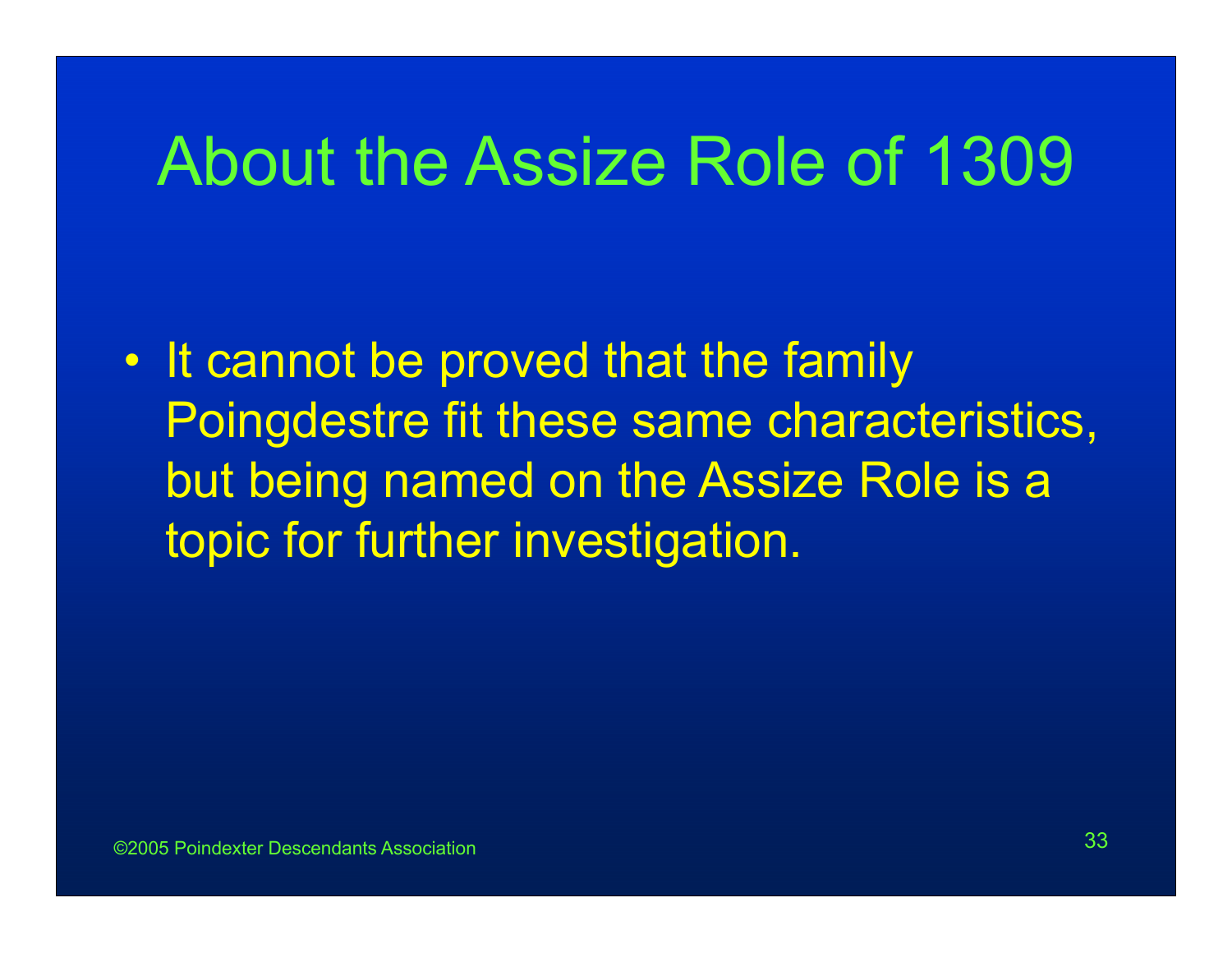### Our Lineage Beginnings

- $\bullet$  Jean (John) Poingdestre  $\mathcal{L}_{\mathcal{A}}$  , and the set of the set of the set of the set of the set of the set of the set of the set of the set of the set of the set of the set of the set of the set of the set of the set of the set of the set of th Jurat of the Royal Court of Jersey 1367-1368 – Charles Constantinopolis Landowner in St. Saviours Parrish in Jersey  $\bullet$  Earliest record of Fief es Poingdestres is 1419.
	- Charles Constantinopolis Jean Poingdestre (ll)  $\mathcal{L}_{\mathcal{A}}$  , and the set of the set of the set of the set of the set of the set of the set of the set of the set of the set of the set of the set of the set of the set of the set of the set of the set of the set of th Jurat 1382, 1389 – Paris Paris II. Baillif if Jersey 1414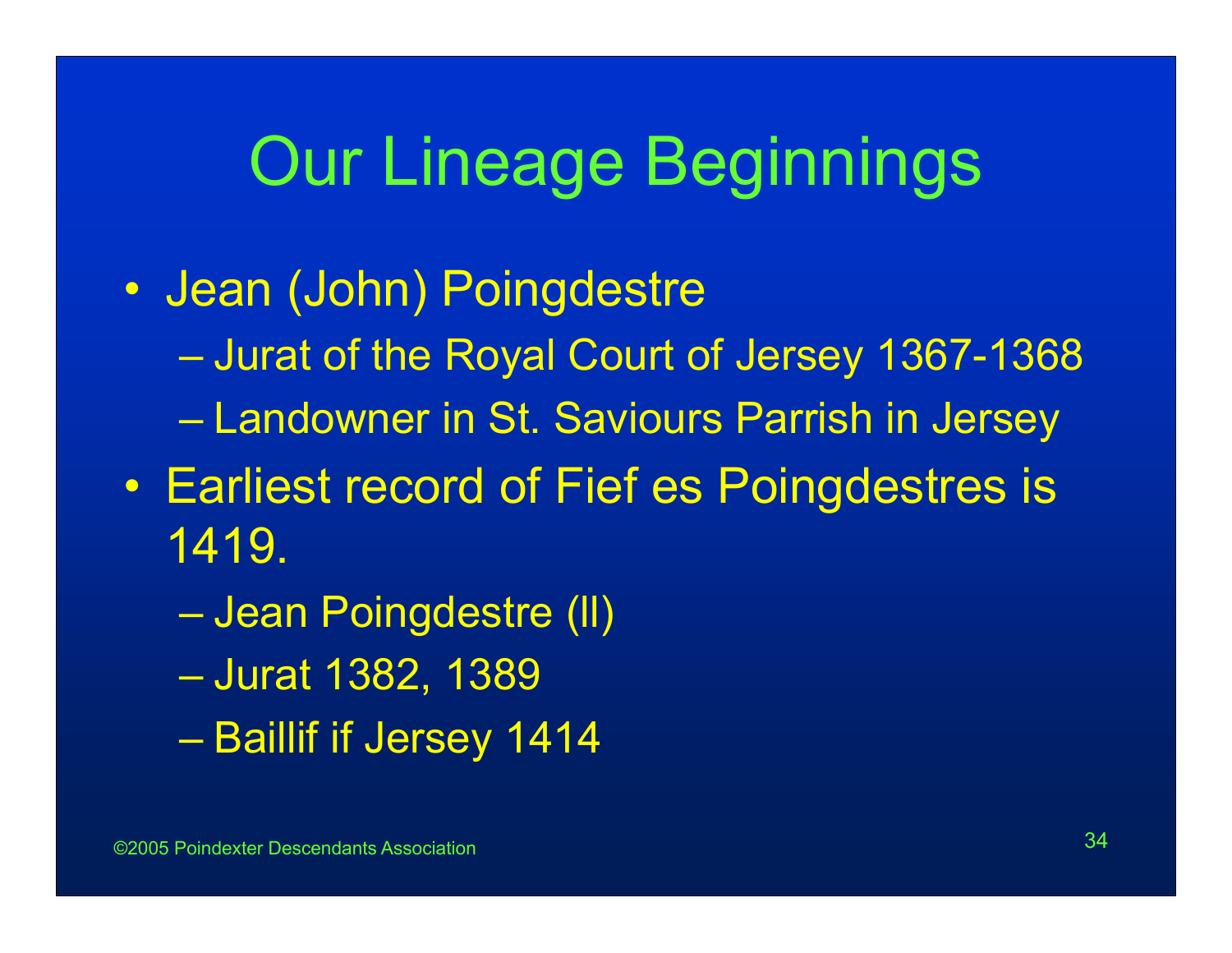

#### ©2005 Poindexter Descendants Association

#### <sup>35</sup> Old Jersey Houses, Vol II, by Joan Stevens, c.1977 SOURCE:Back inside cover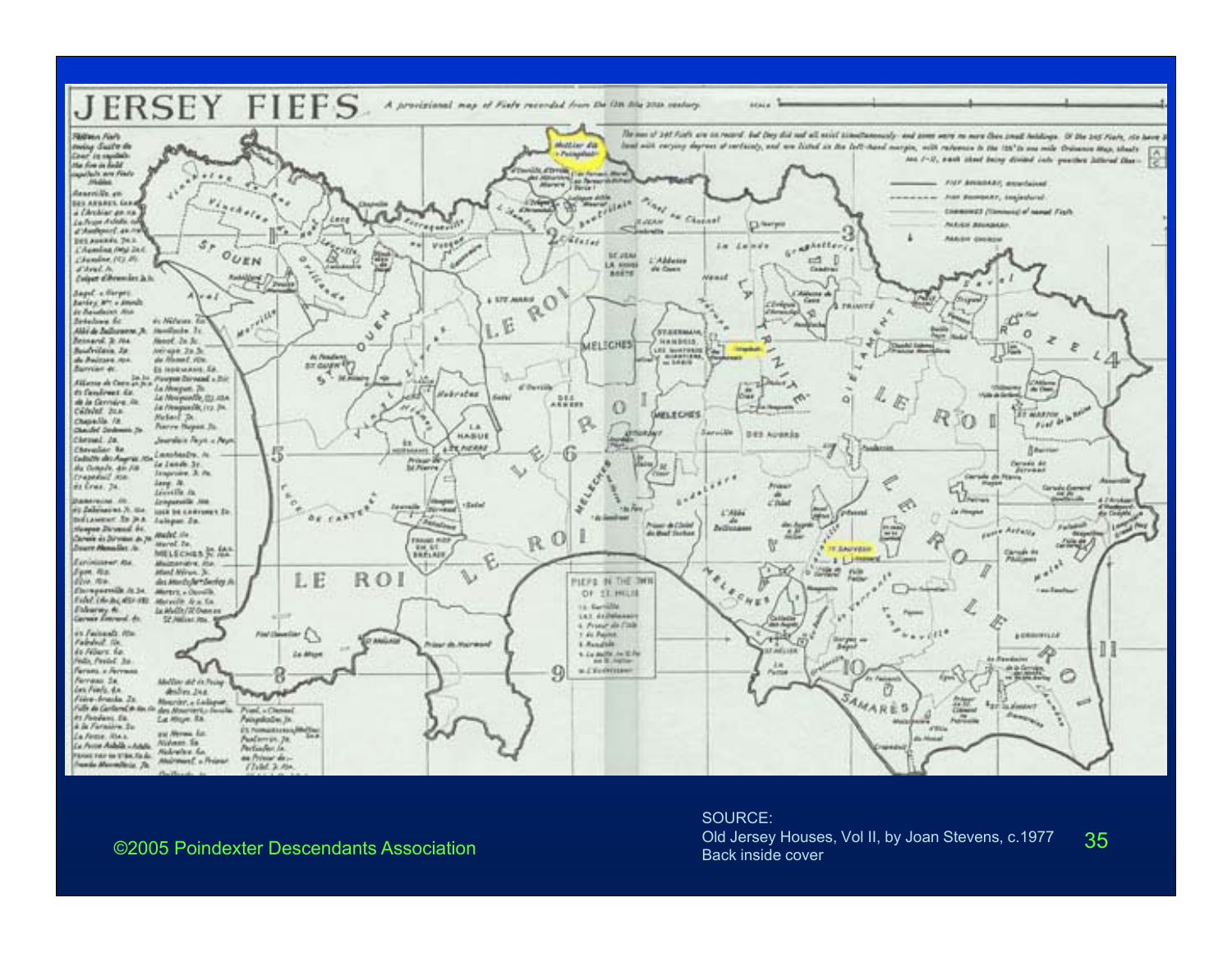#### Sources and Web Sites

- Jersey 1204-2004 Official website http://www.1204-2004.je/
- •BBC Beyond the Broadcast: Making History
- • http://www.bbc.co.uk/education/beyond/factshee ts/makhist/makhist10\_prog8c.shtml
- Kings and Queens of England http://www.royal.gov.uk/output/Page60.asp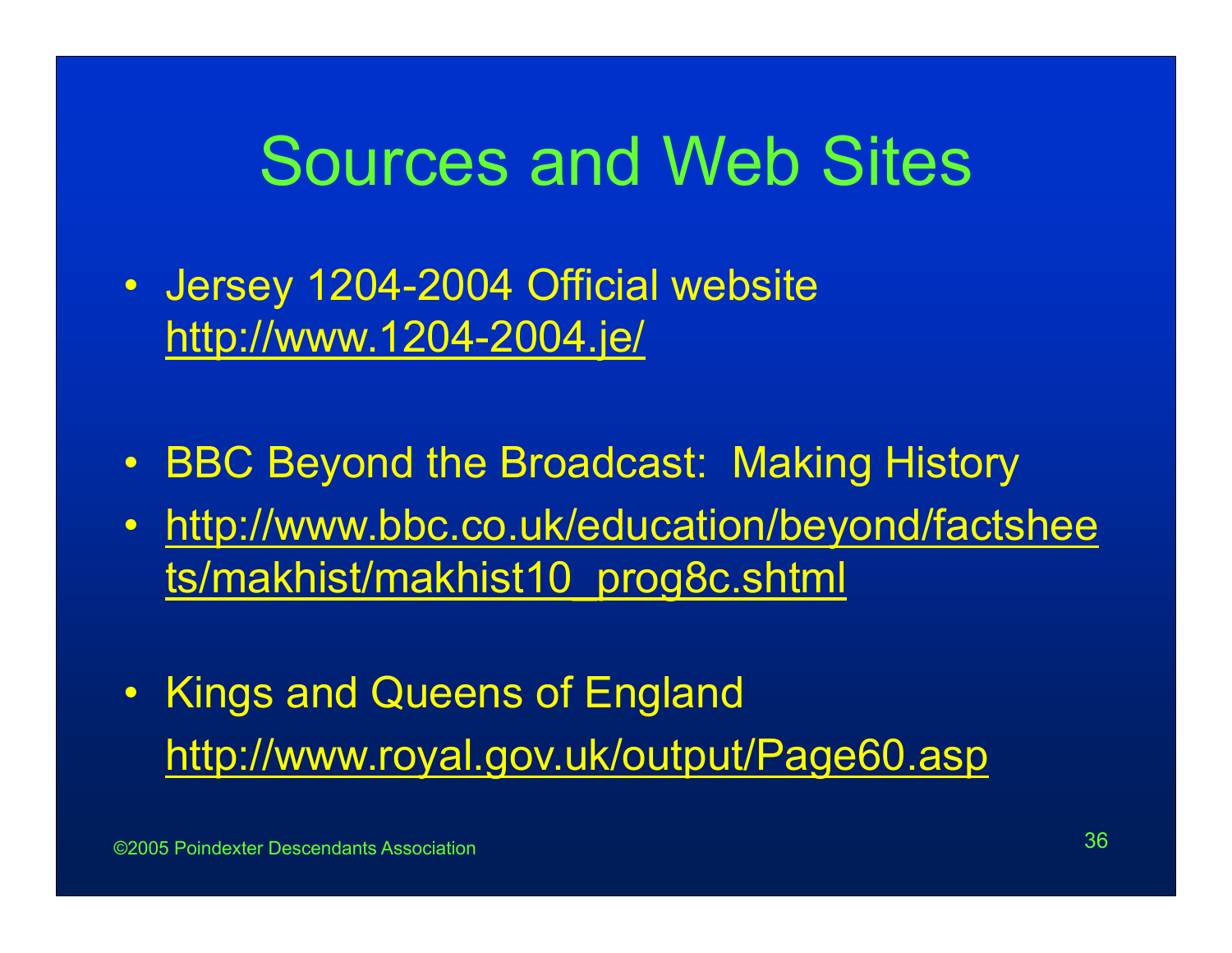#### Further Reading

 $\bullet$  Jersey 1204: The forging of an island community; by J.A. Everard and J.C. **Holt** 

Thames and Hudson, c. 2004

 www.poindexterfamily.org/history/publications .html



Soceite Jeriasise members' web pages www.societe-jersiaise.org/\_pages/\_members.html

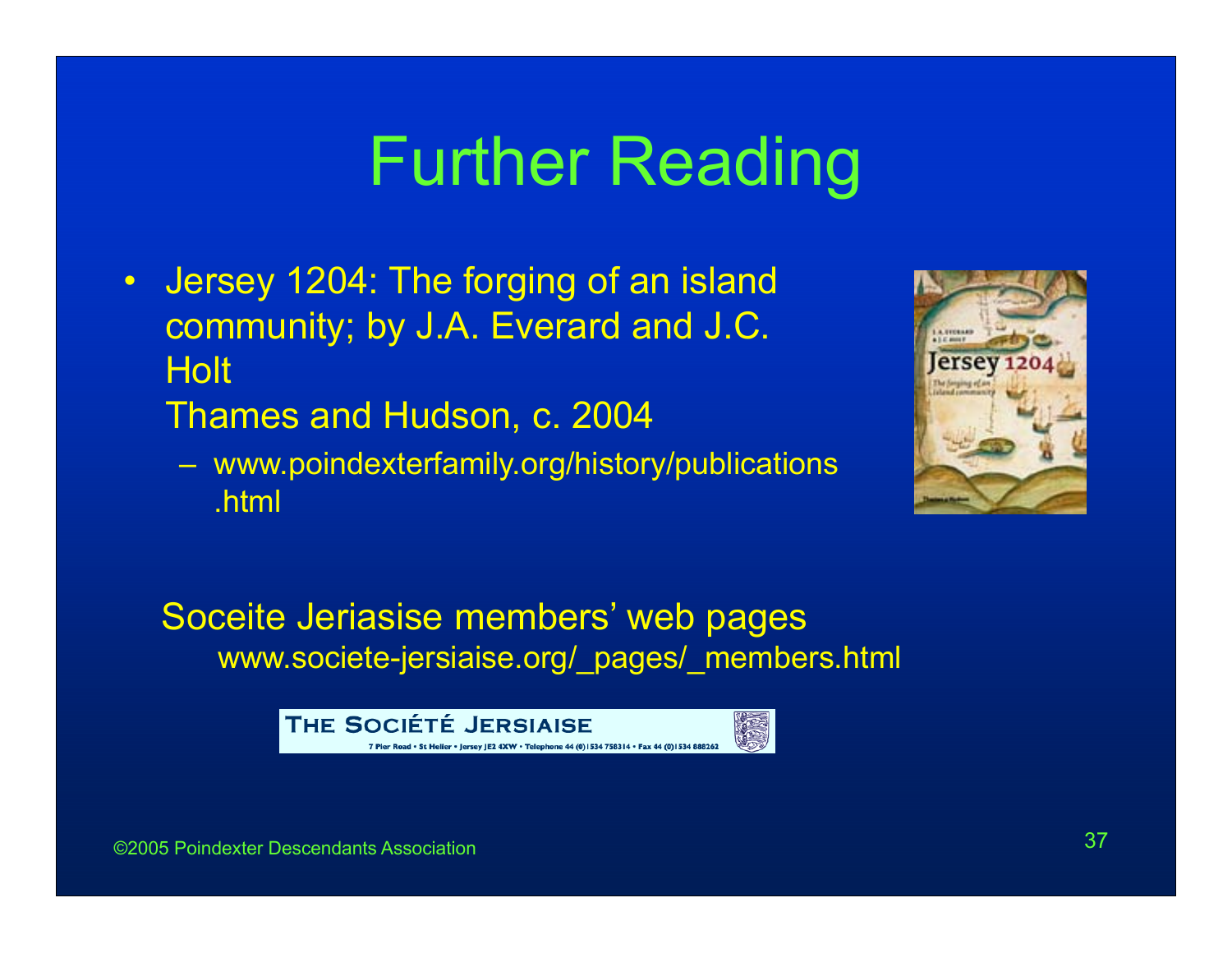## Sources and Further Reading

- •http://www.societe-jersiaise.org/whitsco/wragg47.htm
- $\bullet$ http://www.societe-jersiaise.org/whitsco/wayne14.htm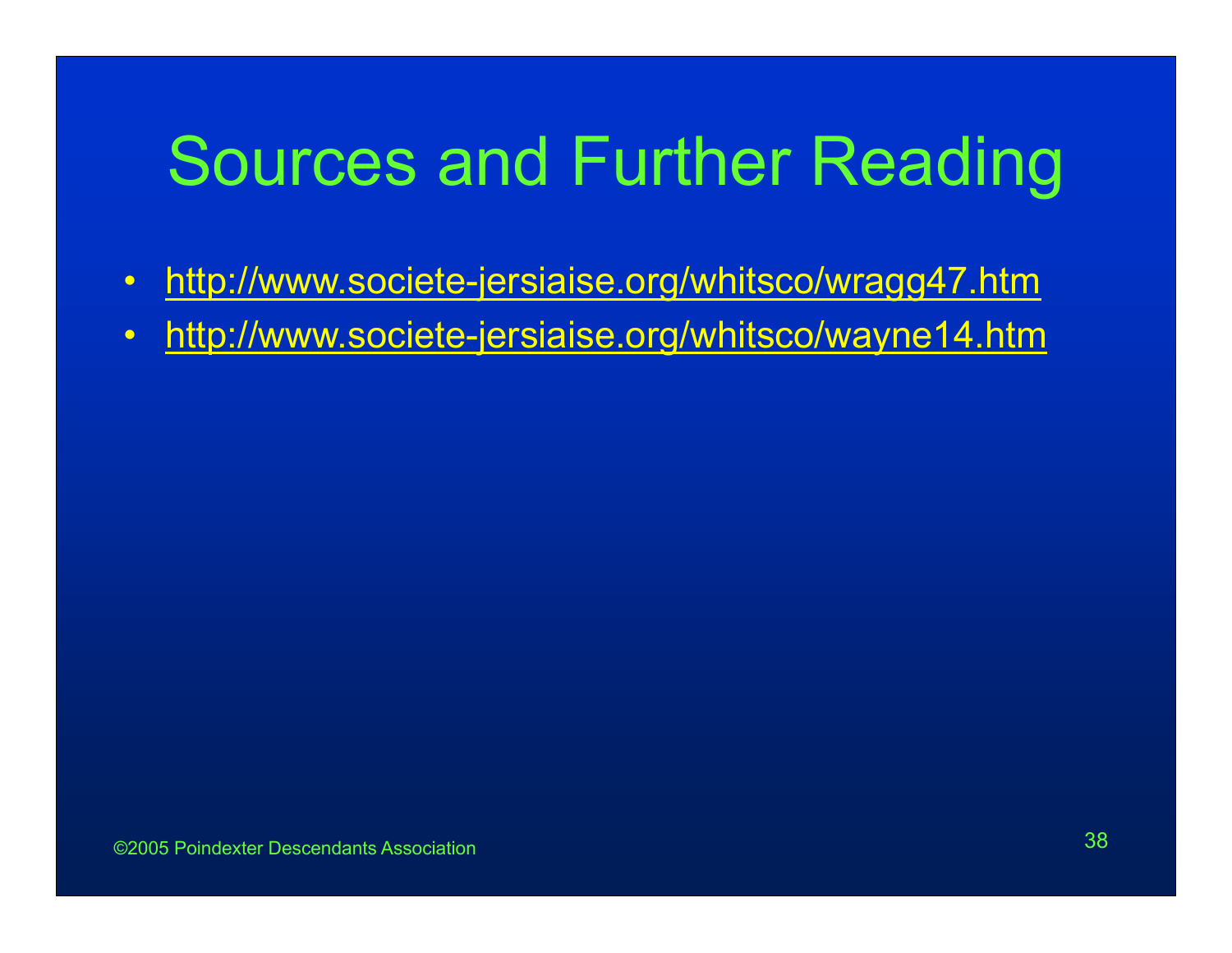#### **Crusades**

- First Crusade 1095-1099
- Second Crusade 1147–1149
- Third Crusade 1187–1192
- Fourth Crusade 1202–1204
- Fifth Crusade 1217–1221
- Sixth Crusade 1228–1229
- Seventh Crusade 1248–1254
- Eighth Crusade 1270
- Ninth Crusade 1271–1272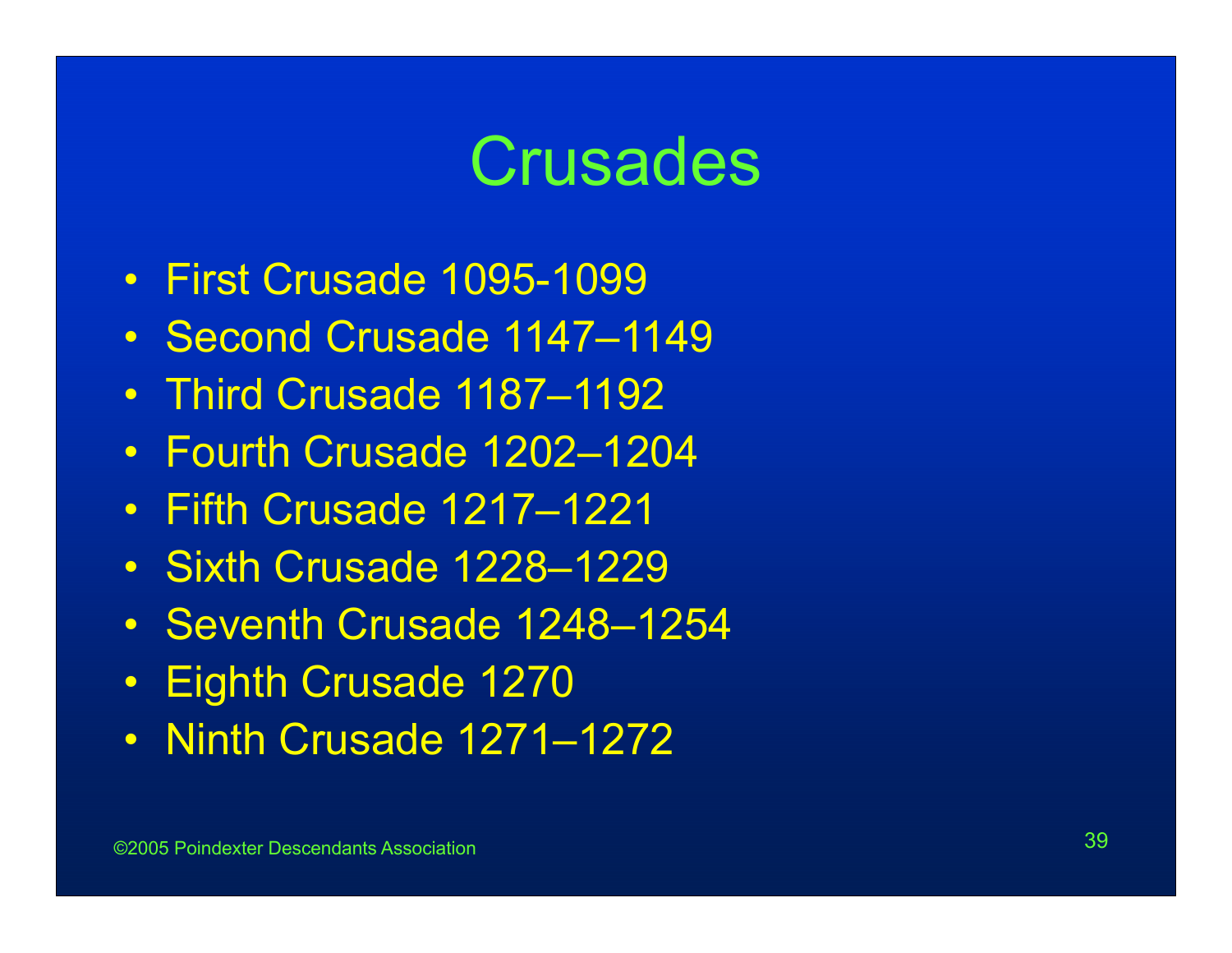#### • Henry I pipe roll will be published probably next year, with the 1130 reference to **Poindexter**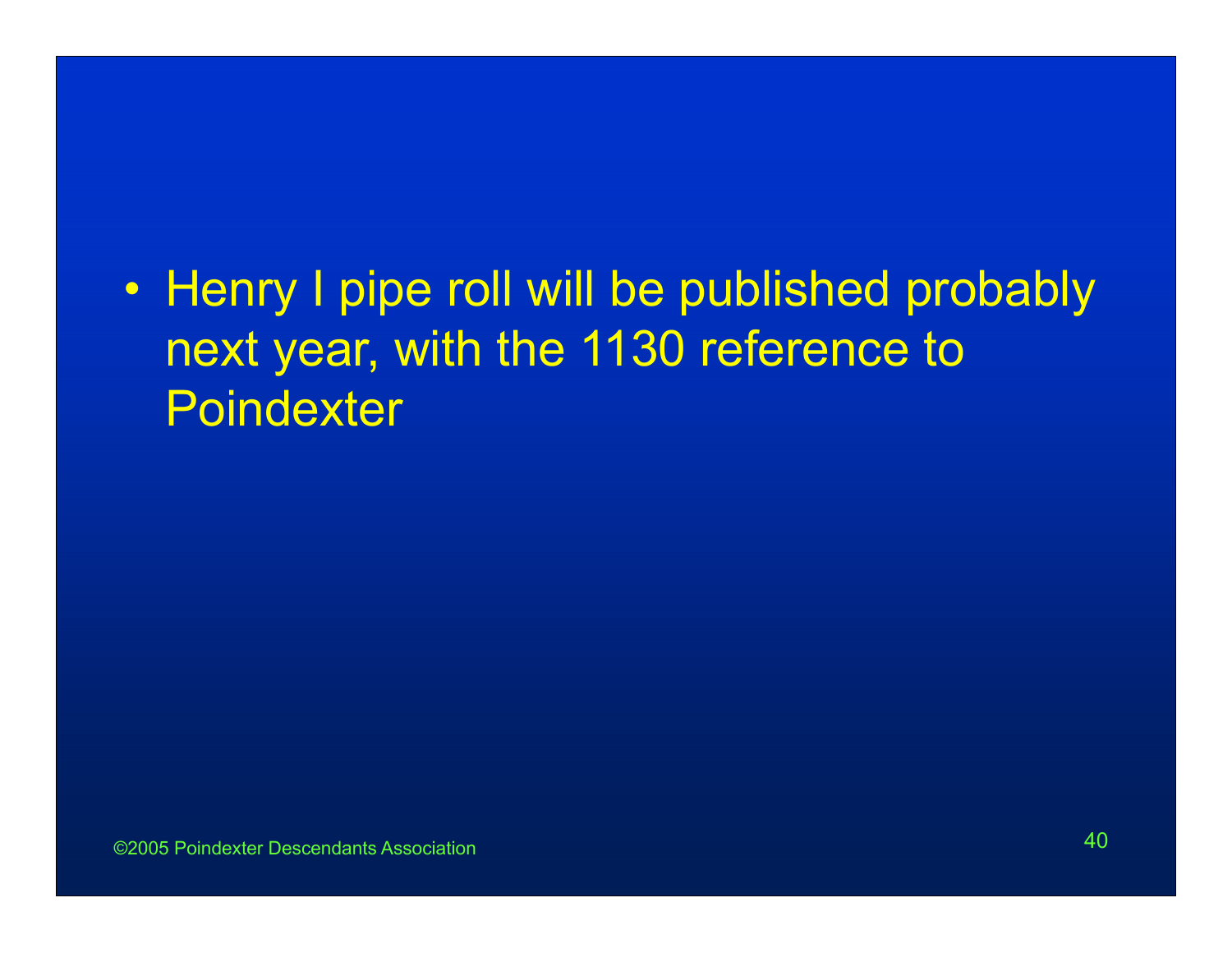## Henry lll defeated

 $\bullet$ France's King Phillip